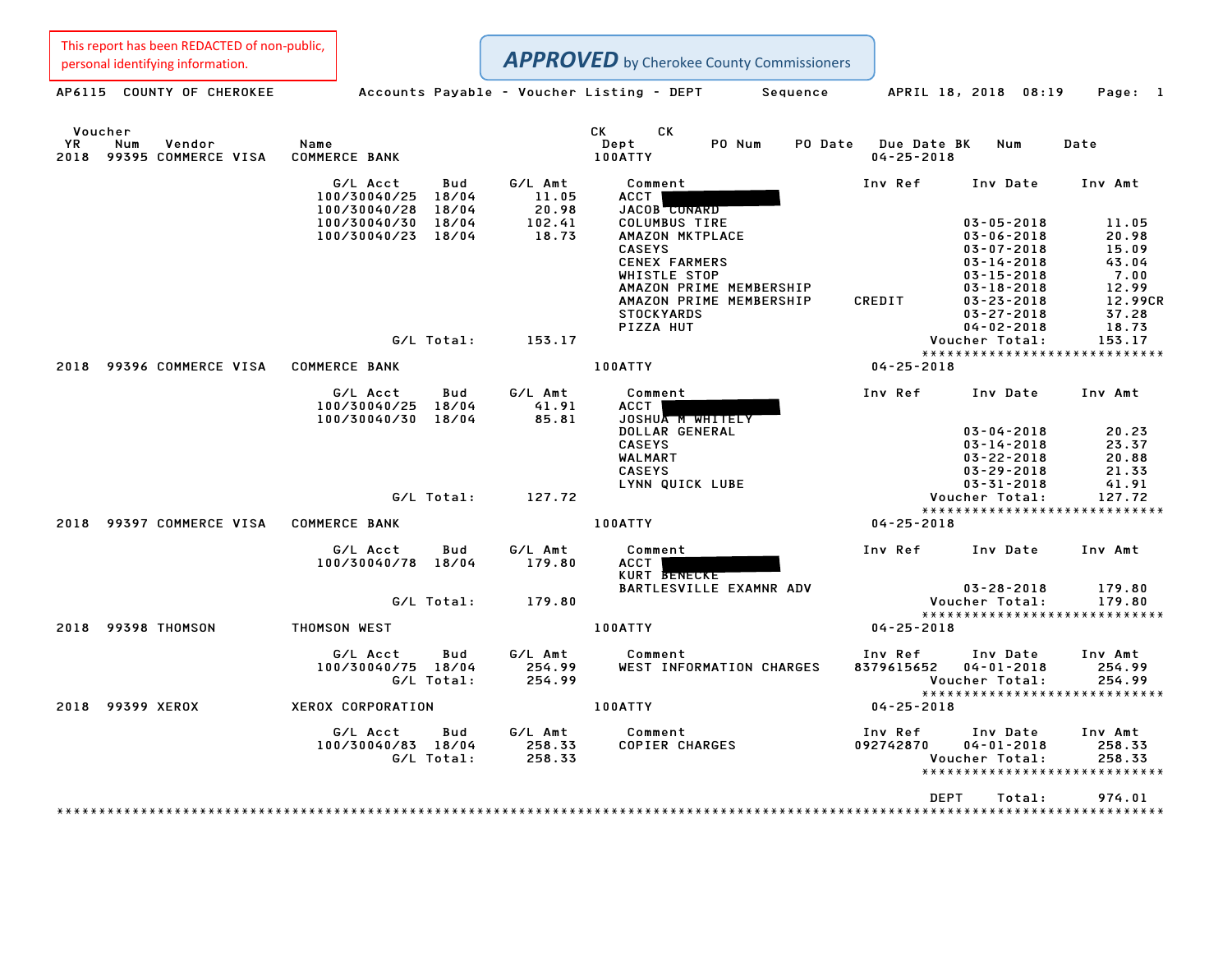| YR   | Voucher<br>Num<br>Vendor<br>2018 99371 COMMERCE VISA | Name<br><b>COMMERCE BANK</b>             |              |                            | CK .<br>CK.<br>Dept<br><b>100CCLERK</b>                                     | PO Num<br>PO Date | <b>Due Date BK</b><br>$04 - 25 - 2018$ | Num                                             | Date               |
|------|------------------------------------------------------|------------------------------------------|--------------|----------------------------|-----------------------------------------------------------------------------|-------------------|----------------------------------------|-------------------------------------------------|--------------------|
|      |                                                      | G/L Acct<br>100/30020/21<br>106/30106/23 | Bud<br>18/04 | G/L Amt<br>98.00<br>225.97 | Comment<br>ACCT                                                             |                   | Inv Ref                                | Inv Date                                        | Inv Amt            |
|      |                                                      | 100/30020/88                             | 18/04        | 60.00                      | RODNEY EDMONDSON<br>WWW.NEWEGG.COM                                          |                   |                                        | $03 - 08 - 2018$                                | 98.00              |
|      |                                                      | 100/30020/23 18/04<br>100/30020/77 18/04 |              | 16.83<br>197.92            | OFFICE DEPOT<br>KS DEPT OF ADMINS                                           |                   |                                        | $03 - 15 - 2018$<br>$03 - 22 - 2018$            | 225.97<br>60.00    |
|      |                                                      |                                          |              |                            | DAIRY QUEEN                                                                 |                   |                                        | $03 - 29 - 2018$                                | 7.17               |
|      |                                                      |                                          |              |                            | <b>CHEDDARS</b>                                                             |                   |                                        | $04 - 02 - 2018$                                | 9.66               |
|      |                                                      |                                          | G/L Total:   | 598.72                     | HOLIDAY INN                                                                 |                   |                                        | $04 - 02 - 2018$<br>Voucher Total:              | 197.92<br>598.72   |
|      |                                                      |                                          |              |                            |                                                                             |                   |                                        | *****************************                   |                    |
| 2018 | 99372 ELECT SYSTEMS                                  | ELECTION SYSTEMS & SOFTWARE              |              |                            | <b>100CCLERK</b>                                                            |                   | $04 - 25 - 2018$                       |                                                 |                    |
|      |                                                      | G/L Acct                                 | Bud          | G/L Amt                    | Comment                                                                     |                   | Inv Ref                                | Inv Date                                        | Inv Amt            |
|      |                                                      | 160/30160/79 18/04                       | G/L Total:   | 6379.00<br>6379.00         | FIRMWARE MAINT, HARDWARE                                                    |                   | 1037230                                | $04 - 09 - 2018$                                | 6379.00<br>6379.00 |
|      |                                                      |                                          |              |                            |                                                                             |                   |                                        | Voucher Total:<br>***************************** |                    |
|      |                                                      |                                          |              |                            |                                                                             |                   |                                        | <b>DEPT</b><br>Total:                           | 6977.72            |
|      |                                                      |                                          |              |                            |                                                                             |                   |                                        |                                                 |                    |
|      | 2018 99296 C&H                                       | C&H HEATING & COOLING                    |              |                            | <b>100CHOUSE</b>                                                            |                   | $04 - 25 - 2018$                       |                                                 |                    |
|      |                                                      | G/L Acct                                 | Bud          | G/L Amt                    | Comment                                                                     |                   | Inv Ref                                | Inv Date                                        | Inv Amt            |
|      |                                                      | 100/30080/80 18/04                       | G/L Total:   | 415.00<br>415.00           | WATER VALVE/TWO HEATERS                                                     |                   | 7233CS                                 | $03 - 30 - 2018$<br>Voucher Total:              | 415.00<br>415.00   |
|      |                                                      |                                          |              |                            |                                                                             |                   |                                        | *****************************                   |                    |
| 2018 | 99368 COMMERCE VISA                                  | <b>COMMERCE BANK</b>                     |              |                            | <b>100CHOUSE</b>                                                            |                   | $04 - 25 - 2018$                       |                                                 |                    |
|      |                                                      | G/L Acct<br>140/30140/92 18/04           | Bud          | G/L Amt<br>185.76          | Comment<br><b>ACCT</b>                                                      |                   | Inv Ref                                | Inv Date                                        | Inv Amt            |
|      |                                                      | 100/30080/80                             | 18/04        | 566.37                     | <b>RALPH HOUSER</b><br><b>EVANS DRUG</b>                                    |                   |                                        | $03 - 06 - 2018$                                | 20.01              |
|      |                                                      |                                          |              |                            | HOME DEPOT                                                                  |                   |                                        | $03 - 14 - 2018$                                | 294.49             |
|      |                                                      |                                          |              |                            | HOME DEPOT                                                                  |                   |                                        | $03 - 14 - 2018$                                | 110.63             |
|      |                                                      |                                          | G/L Total:   | 752.13                     | <b>OZARK NURSERY</b>                                                        |                   |                                        | $03 - 22 - 2018$<br>Voucher Total:              | 327.00<br>752.13   |
|      |                                                      |                                          |              |                            |                                                                             |                   |                                        | *****************************                   |                    |
|      | 2018 99414 COVERT                                    | COVERT ELECTRIC MACHINERY INC            |              |                            | <b>100CHOUSE</b>                                                            |                   | $04 - 25 - 2018$                       |                                                 |                    |
|      |                                                      | G/L Acct                                 | Bud          | G/L Amt                    | Comment                                                                     |                   | Inv Ref                                | Inv Date                                        | Inv Amt            |
|      |                                                      | 100/30080/80 18/04                       | G/L Total:   | 1600.00<br>1600.00         | PUMP AND MOTOR                                                              |                   | 152960                                 | $04 - 16 - 2018$<br>Voucher Total:              | 1600.00<br>1600.00 |
|      |                                                      |                                          |              |                            |                                                                             |                   |                                        | *****************************                   |                    |
| 2018 | 99297 CRAWFORD CLERK CRAWFORD COUNTY CLERK           |                                          |              |                            | <b>100CHOUSE</b>                                                            |                   | $04 - 25 - 2018$                       |                                                 |                    |
|      |                                                      | G/L Acct<br>100/30080/89 18/04           | Bud          | G/L Amt<br>875.38          | Comment<br>DISTRICT CORONERS SALARY<br>CHEROKEE COUNTY<br><b>MARCH 2018</b> |                   | Inv Ref                                | Inv Date<br>$04 - 02 - 2018$                    | Inv Amt<br>875.38  |
|      |                                                      |                                          | G/L Total:   | 875.38                     |                                                                             |                   |                                        | Voucher Total:<br>***************************   | 875.38             |

AP6115 COUNTY OF CHEROKEE Accounts Payable - Voucher Listing - DEPT Sequence APRIL 18, <sup>2018</sup> 08:19 Page: <sup>2</sup>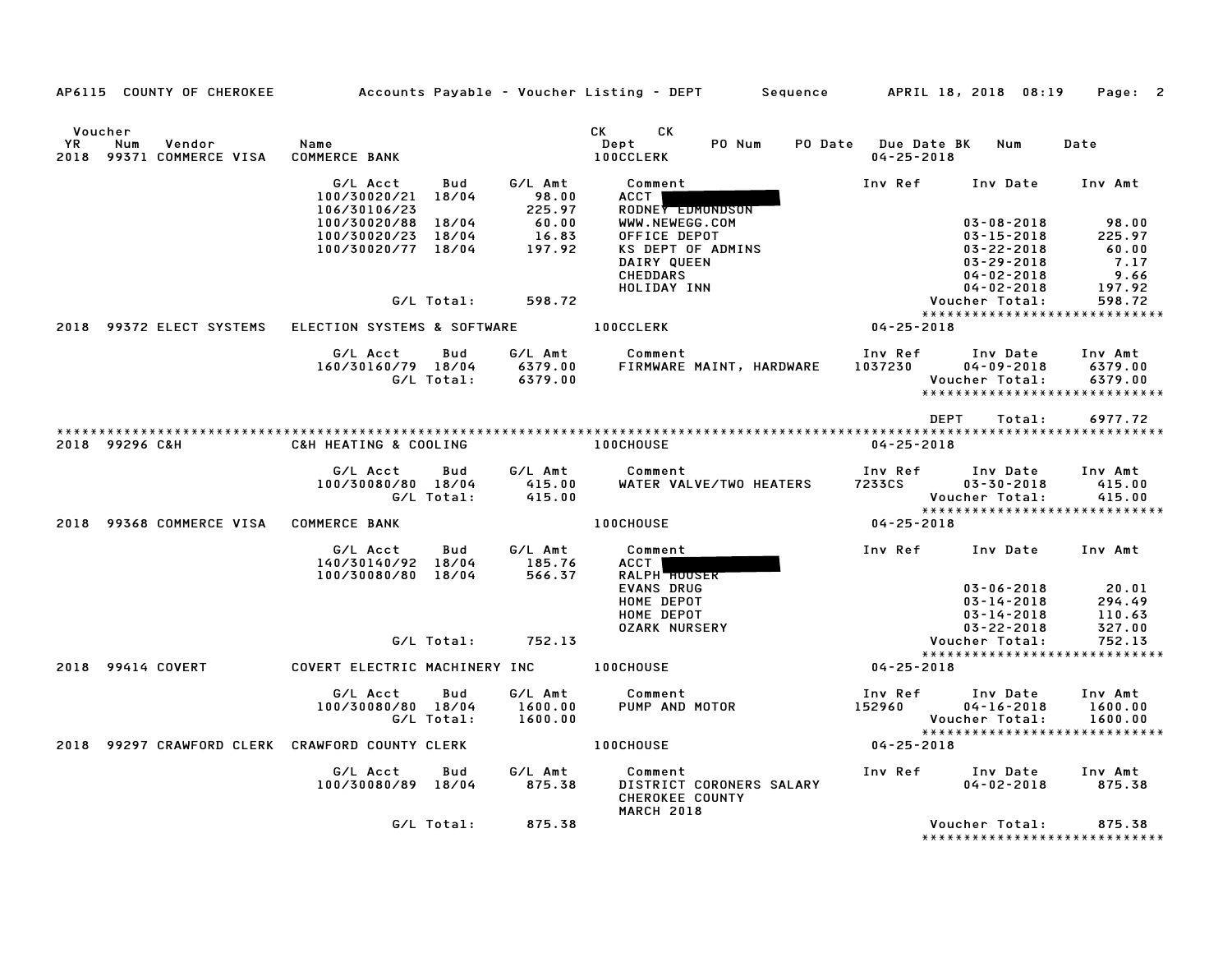| AP6115 COUNTY OF CHEROKEE                             |                                                            |                                 | Accounts Payable – Voucher Listing – DEPT – Sequence – APRIL 18, 2018 08:19                                        |                                                                                                                                  | Page: 3                                                                    |
|-------------------------------------------------------|------------------------------------------------------------|---------------------------------|--------------------------------------------------------------------------------------------------------------------|----------------------------------------------------------------------------------------------------------------------------------|----------------------------------------------------------------------------|
| Voucher<br>Vendor<br>YR<br>Num<br>2018 99298 CULLIGAN | Name<br>CULLIGAN OF JOPLIN                                 |                                 | PO Num<br>Dept<br><b>100CHOUSE</b>                                                                                 | CK<br>PO Date Due Date BK<br>Num<br>$04 - 25 - 2018$                                                                             | CK<br>Date                                                                 |
|                                                       | G/L Acct<br>Bud<br>100/30080/89 18/04<br>G/L Total:        | G/L Amt<br>15.85<br>15.85       | Comment<br>WATER                                                                                                   | Inv Ref<br>Inv Date<br>117875<br>$04 - 05 - 2018$<br><b>Voucher Total:</b>                                                       | Inv Amt<br>15.85<br>15.85<br>******************************                |
| 2018 99300 JOPLIN SUPPLY                              | JOPLIN SUPPLY COMPANY                                      |                                 | <b>100CHOUSE</b>                                                                                                   | $04 - 25 - 2018$                                                                                                                 |                                                                            |
|                                                       | G/L Acct<br>Bud<br>100/30080/80 18/04<br>G/L Total:        | G/L Amt<br>480.84<br>480.84     | Comment<br>WATER DIAPHRAGM ASSEMBLY                                                                                | Inv Ref Inv Date<br>S4216520.001 03-27-2018<br>Voucher Total:                                                                    | Inv Amt<br>480.84<br>480.84                                                |
| 2018 99301 KS GAS                                     | KANSAS GAS SERVICE                                         |                                 | <b>100CHOUSE</b>                                                                                                   | $04 - 25 - 2018$                                                                                                                 |                                                                            |
|                                                       | G/L Acct<br>100/30080/81 18/04<br>G/L Total:               | Bud G/L Amt<br>229.79<br>229.79 | Comment<br>ACCT 510241094 1188724 27                                                                               | Inv Ref Inv Date<br>$04 - 05 - 2018$                                                                                             | Inv Amt<br>229.79<br>Voucher Total: 229.79<br>**************************** |
| 2018 99360 PRO SOLUTIONS PRO SOLUTIONS, LLC           |                                                            |                                 | <b>100CHOUSE</b>                                                                                                   | $04 - 25 - 2018$                                                                                                                 |                                                                            |
|                                                       | G/L Acct<br>100/30080/81 18/04<br>G/L Total:               | Bud G/L Amt<br>363.20<br>363.20 | Comment<br><b>GAS SALES</b>                                                                                        | Inv Ref<br>2018 03 199 04-12-2018<br>Voucher Total:                                                                              | Inv Date Inv Amt<br>363.20<br>363.20<br>*****************************      |
| 2018 99415 TRUE VALUE COL TRUE VALUE COLUMBUS         |                                                            |                                 | <b>100CHOUSE</b>                                                                                                   | $04 - 25 - 2018$                                                                                                                 |                                                                            |
|                                                       | G/L Acct<br><b>Bud</b><br>100/30080/40 18/04<br>G/L Total: | 30.06<br>30.06                  | G/L Amt Comment<br>BLADE, ADAPTER, BUSHING                                                                         | Inv Ref      Inv Date<br>A342189<br>$04 - 16 - 2018$<br>Voucher Total:                                                           | Inv Amt<br>30.06<br>30.06<br>******************************                |
|                                                       |                                                            |                                 |                                                                                                                    | <b>DEPT</b><br>Total:                                                                                                            | 4762.25                                                                    |
| 2018 99361 COLUMBUS NEWS                              | COLUMBUS NEWS REPORT                                       |                                 | $100$ COMM                                                                                                         | $04 - 25 - 2018$                                                                                                                 |                                                                            |
|                                                       | G/L Acct<br>Bud<br>100/30010/78 18/04                      | G/L Amt<br>954.00               | Comment<br>LEGAL NOTICES<br>PUBLIC HEARING<br>AUCTION SURPLUS<br><b>AUCTION</b><br>RESOLUTION 11-2018              | Inv Ref<br>416<br>$04 - 11 - 2018$<br>$03 - 28 - 2018$<br>$03 - 28 - 2018$<br>$03 - 28 - 2018$                                   | Inv Date Inv Amt<br>24.00<br>54.00<br>176.00<br>80.00                      |
|                                                       | G/L Total: 954.00                                          |                                 | AUCTION SURPLUS<br><b>AUCTION</b><br>RESOLUTION 11-2018<br>AUCTION SURPLUS<br><b>AUCTION</b><br>RESOLUTION 11-2018 | $04 - 04 - 2018$<br>$04 - 04 - 2018$<br>04-04-2018<br>$04 - 11 - 2018$<br>$04 - 11 - 2018$<br>$04 - 11 - 2018$<br>Voucher Total: | 54.00<br>176.00<br>80.00<br>54.00<br>176.00<br>80.00<br>954.00             |
|                                                       |                                                            |                                 |                                                                                                                    | <b>DEPT</b><br>Total:                                                                                                            | ******************************<br>954.00                                   |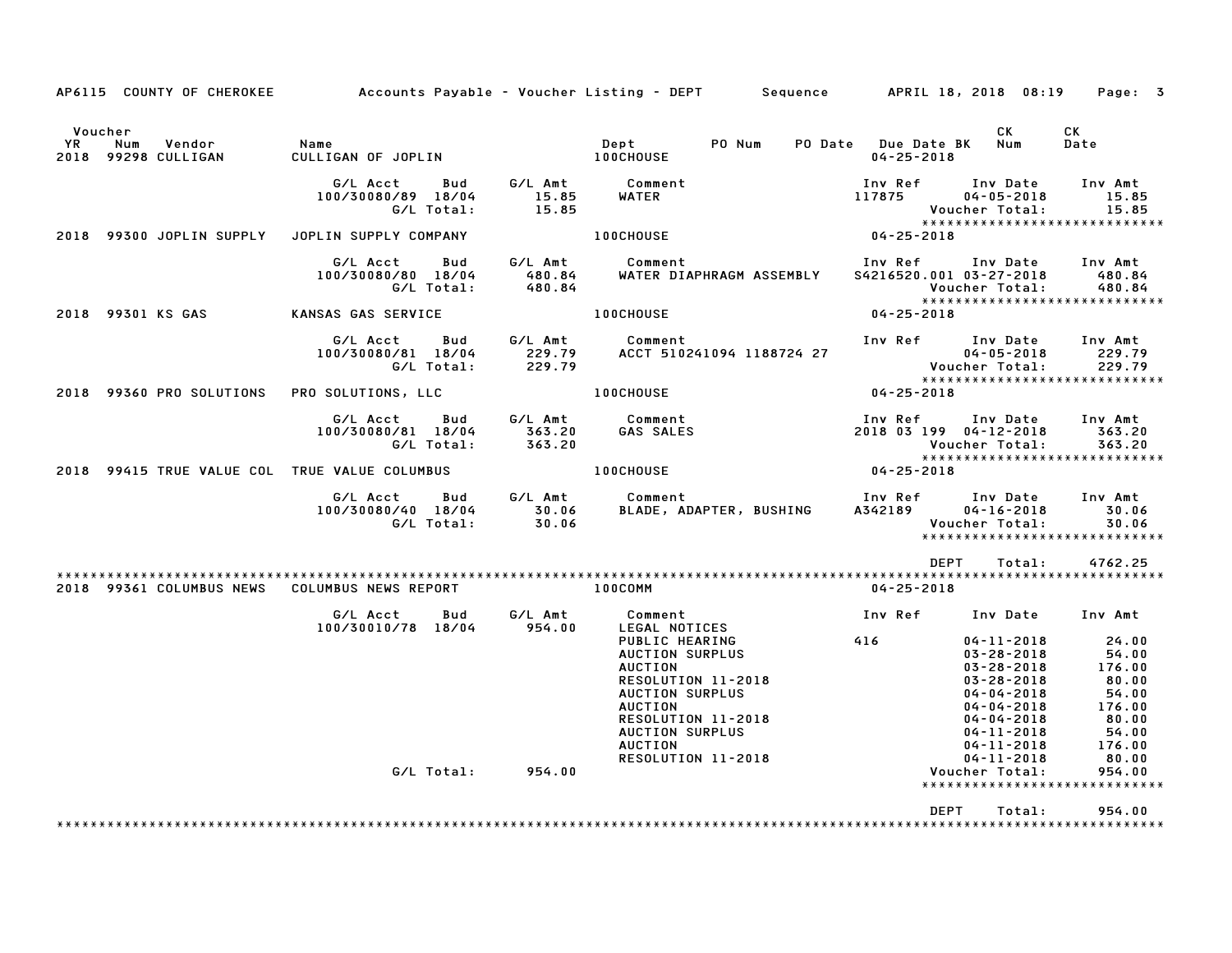| AP6115 COUNTY OF CHEROKEE                                 |                                                                                   |                                     | Accounts Payable – Voucher Listing – DEPT         Sequence         APRIL 18, 2018  08:19                                                                                                                                                                             |                                                                                                                                                 | Page: 4                                      |
|-----------------------------------------------------------|-----------------------------------------------------------------------------------|-------------------------------------|----------------------------------------------------------------------------------------------------------------------------------------------------------------------------------------------------------------------------------------------------------------------|-------------------------------------------------------------------------------------------------------------------------------------------------|----------------------------------------------|
| Voucher<br>YR.<br>Vendor<br>Num<br>2018<br>99400 CULLIGAN | Name<br>CULLIGAN OF JOPLIN                                                        |                                     | CK the control of the control of the control of the control of the control of the control of the control of the control of the control of the control of the control of the control of the control of the control of the contr<br>CK.<br>PO Num<br>Dept<br>100DCOURT | PO Date Due Date BK Num<br>$04 - 25 - 2018$                                                                                                     | Date                                         |
|                                                           | G/L Acct<br>Bud<br>100/30070/83 18/04                                             | G/L Amt<br>34.60                    | Comment<br>WATER<br><b>COOLER RENTAL</b><br>WATER                                                                                                                                                                                                                    | Inv Ref<br>Inv Date<br>116759<br>$03 - 31 - 2018$<br>117471<br>$03 - 31 - 2018$<br>117860<br>$04 - 05 - 2018$                                   | Inv Amt<br>5.20<br>19.00<br>10.40            |
|                                                           | G/L Total:                                                                        | 34.60                               |                                                                                                                                                                                                                                                                      | Voucher Total:                                                                                                                                  | 34.60                                        |
| 2018 99401 ETTINGERS                                      | ETTINGER'S OFFICE SUPPLY                                                          |                                     | 100DCOURT                                                                                                                                                                                                                                                            | *****************************<br>04-25-2018                                                                                                     |                                              |
|                                                           | G/L Acct<br>Bud<br>100/30070/21 18/04                                             | G/L Amt<br>462.57                   | Comment<br>TONER, FILES, BINDERS<br><b>TONER</b>                                                                                                                                                                                                                     | Inv Ref<br>Inv Date<br>5029300<br>$04 - 02 - 2018$<br>5029660<br>$04 - 03 - 2018$                                                               | Inv Amt<br>337.58<br>124.99                  |
|                                                           | G/L Total:                                                                        | 462.57                              |                                                                                                                                                                                                                                                                      | Voucher Total:                                                                                                                                  | 462.57                                       |
| 2018 99402 KANSAS JUDICIAL KANSAS JUDICIAL COUNCIL        |                                                                                   |                                     | 100DCOURT                                                                                                                                                                                                                                                            | *****************************<br>$04 - 25 - 2018$                                                                                               |                                              |
|                                                           | G/L Acct<br>Bud<br>100/30070/21 18/04<br>G/L Total:                               | G/L Amt<br>85.00<br>85.00           | Comment<br>PROBATE FORMS 2017                                                                                                                                                                                                                                        | Inv Ref<br>Inv Date<br>37766<br>$04 - 05 - 2018$<br>Voucher Total:<br>*****************************                                             | Inv Amt<br>85.00<br>85.00                    |
|                                                           |                                                                                   |                                     |                                                                                                                                                                                                                                                                      | <b>DEPT</b><br>Total:                                                                                                                           | 582.17                                       |
| 2018 99413 COMMERCE VISA COMMERCE BANK                    |                                                                                   |                                     | 100DEPT OFF                                                                                                                                                                                                                                                          | $04 - 25 - 2018$                                                                                                                                |                                              |
|                                                           | G/L Acct<br>Bud<br>100/30330/23 18/04<br>104/30104/23                             | G/L Amt<br>64.29<br>359.10          | Comment<br>ACCT  <br>RAVEN ELMORE<br>MISSOURI AUC                                                                                                                                                                                                                    | Inv Ref<br>Inv Date<br>$03 - 14 - 2018$                                                                                                         | Inv Amt<br>64.29                             |
|                                                           | G/L Total:                                                                        | 423.39                              | AMAZON MKTPLACE                                                                                                                                                                                                                                                      | $03 - 15 - 2018$<br>Voucher Total:                                                                                                              | 359.10<br>423.39                             |
| 2018 99325 ETTINGERS                                      | ETTINGER'S OFFICE SUPPLY                                                          |                                     | 100DEPT OFF                                                                                                                                                                                                                                                          | *****************************<br>$04 - 25 - 2018$                                                                                               |                                              |
|                                                           | G/L Acct<br>Bud<br>100/30330/32 18/04<br>100/30330/31 18/04<br>100/30330/23 18/04 | G/L Amt<br>9.79<br>139.89<br>142.98 | Comment<br>PHONE REST<br>TOWELS, T/TISSUE<br><b>RED CHECKS</b><br>ADD PAPER                                                                                                                                                                                          | Inv Ref<br>Inv Date<br>5029100<br>$04 - 02 - 2018$<br>5030410<br>$04 - 04 - 2018$<br>5032900<br>$04 - 11 - 2018$<br>5031860<br>$04 - 09 - 2018$ | Inv Amt<br>9.79<br>139.89<br>120.00<br>22.98 |
|                                                           | G/L Total:                                                                        | 292.66                              |                                                                                                                                                                                                                                                                      | Voucher Total:                                                                                                                                  | 292.66                                       |
| 2018 99412 LOCKWOOD                                       | LOCKWOOD COMPANY                                                                  |                                     | 100DEPT OFF                                                                                                                                                                                                                                                          | ******************************<br>$04 - 25 - 2018$                                                                                              |                                              |
|                                                           | G/L Acct<br>Bud<br>100/30330/32 18/04<br>G/L Total:                               | G/L Amt<br>724.87<br>724.87         | Comment<br><b>BINDERS,</b>                                                                                                                                                                                                                                           | Inv Ref<br>Inv Date<br>121526<br>$04 - 10 - 2018$<br>Voucher Total:<br>*****************************                                            | Inv Amt<br>724.87<br>724.87                  |
| 2018 99327 MCCARTYS                                       | MCCARTY'S                                                                         |                                     | 100DEPT OFF                                                                                                                                                                                                                                                          | $04 - 25 - 2018$                                                                                                                                |                                              |
|                                                           | G/L Acct<br><b>Bud</b><br>100/30330/32 18/04                                      | G/L Amt<br>93.67                    | Comment<br>PENS, MONITOR STAND,<br>NAME PLATE                                                                                                                                                                                                                        | Inv Ref<br>Inv Date<br>P3821200<br>$04 - 05 - 2018$<br>P3804800<br>$04 - 03 - 2018$                                                             | Inv Amt<br>84.12<br>9.55                     |
|                                                           | G/L Total:                                                                        | 93.67                               |                                                                                                                                                                                                                                                                      | Voucher Total:<br>*****************************                                                                                                 | 93.67                                        |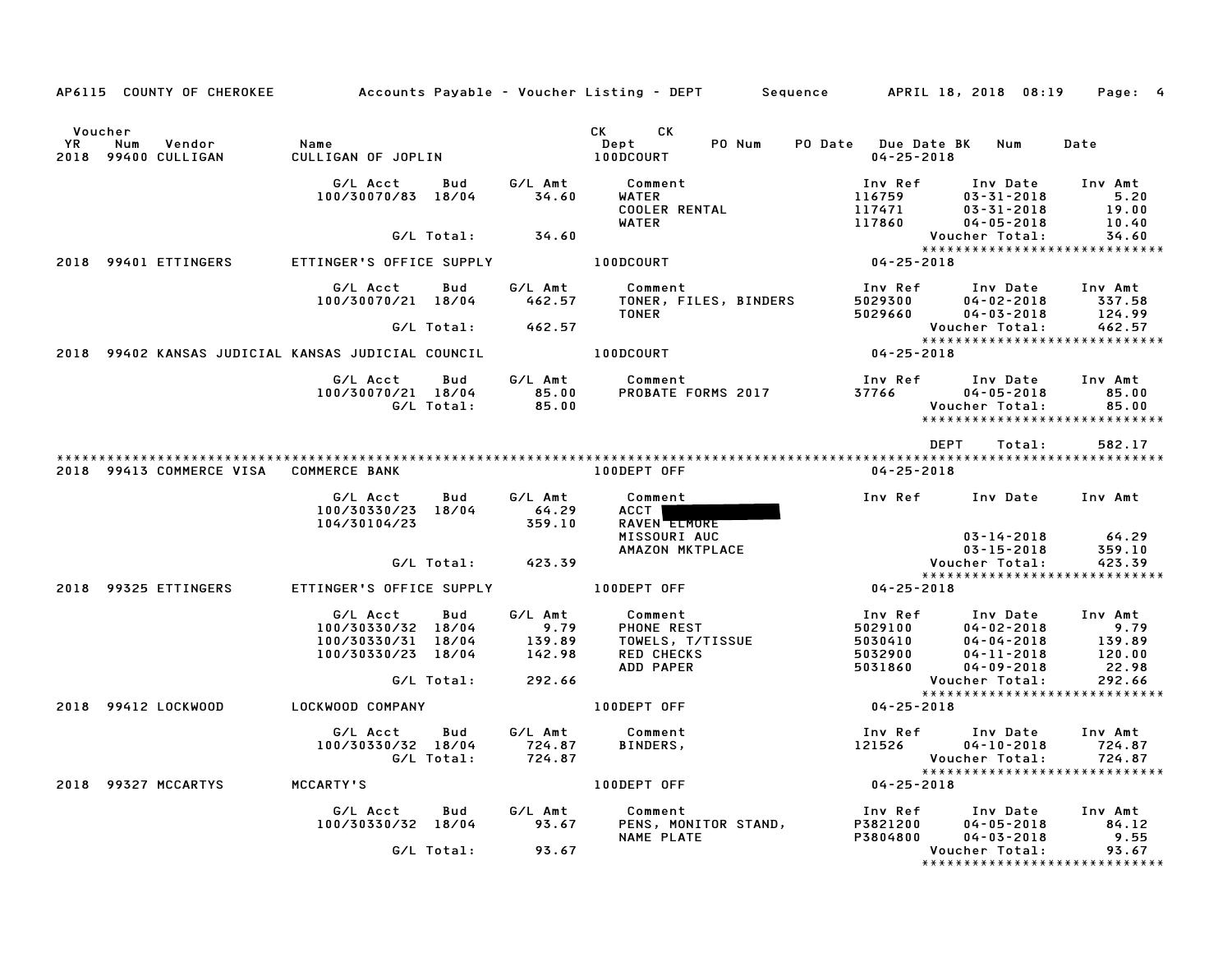| AP6115 COUNTY OF CHEROKEE                          |                                                     |                               | Accounts Payable – Voucher Listing – DEPT         Sequence         APRIL 18, 2018  08:19 |                                                                                                       | Page: 5                        |
|----------------------------------------------------|-----------------------------------------------------|-------------------------------|------------------------------------------------------------------------------------------|-------------------------------------------------------------------------------------------------------|--------------------------------|
| Voucher<br>YR<br>Num<br>Vendor<br>2018 99329 QUILL | Name<br>QUILL CORPORATION                           |                               | <b>CK</b><br>CK<br>PO Num<br>Dept<br>100DEPT OFF                                         | PO Date Due Date BK<br>Num<br>$04 - 25 - 2018$                                                        | Date                           |
|                                                    | G/L Acct<br>Bud<br>100/30330/27 18/04<br>G/L Total: | G/L Amt<br>133.06<br>133.06   | Comment<br>INK, TAPE, PINS                                                               | Inv Ref<br>Inv Date<br>6049335<br>$04 - 03 - 2018$<br>Voucher Total:<br>***************************** | Inv Amt<br>133.06<br>133.06    |
|                                                    |                                                     |                               |                                                                                          | <b>DEPT</b><br>Total:                                                                                 | 1667.65                        |
| 2018 99390 BELT, S                                 | <b>SUSAN BELT</b>                                   |                               | 100E/P                                                                                   | $04 - 25 - 2018$                                                                                      |                                |
|                                                    | G/L Acct<br>Bud<br>100/30090/88 18/04<br>G/L Total: | G/L Amt<br>2600.00<br>2600.00 | Comment<br>TABLE TOP EXERCISE                                                            | Inv Ref<br>Inv Date<br>326180042414 04-14-2018<br>Voucher Total:                                      | Inv Amt<br>2600.00<br>2600.00  |
| 2018 99391 CDL                                     | CDL ELECTRIC                                        |                               | 100E/P                                                                                   | *****************************<br>$04 - 25 - 2018$                                                     |                                |
|                                                    | G/L Acct<br>Bud<br>100/30090/71 18/04<br>G/L Total: | G/L Amt<br>2500.00<br>2500.00 | Comment<br>RELOCATED SIREN/SCAMMON                                                       | Inv Ref<br>Inv Date<br>W75880<br>$03 - 31 - 2018$<br>Voucher Total:<br>*****************************  | Inv Amt<br>2500.00<br>2500.00  |
| 2018 99392 COMMERCE VISA                           | <b>COMMERCE BANK</b>                                |                               | 100E/P                                                                                   | 04-25-2018                                                                                            |                                |
|                                                    | G/L Acct<br>Bud<br>100/30090/30 18/04               | G/L Amt<br>25.02              | Comment<br>ACCT 0<br>JASON ALLISON<br><b>FAST MART</b>                                   | Inv Ref<br>Inv Date<br>$03 - 07 - 2018$                                                               | Inv Amt<br>20.02               |
|                                                    | G/L Total:                                          | 25.02                         | RAY AND STEVES CAR WASH                                                                  | $03 - 16 - 2018$<br>Voucher Total:                                                                    | 5.00<br>25.02                  |
| 2018 99405 EMPIRE                                  |                                                     |                               | 100E/P                                                                                   | *****************************<br>$04 - 25 - 2018$                                                     |                                |
|                                                    | EMPIRE DISTRICT ELECTRIC COMPANY                    |                               |                                                                                          |                                                                                                       |                                |
|                                                    | G/L Acct<br>Bud<br>100/30090/72 18/04<br>G/L Total: | G/L Amt<br>39.62<br>39.62     | Comment<br>ACCT 122003-60-1                                                              | Inv Ref<br>Inv Date<br>STORM SIREN 04-06-2018<br>Voucher Total:                                       | Inv Amt<br>39.62<br>39.62      |
| 2018 99331 HEARTLAND                               | HEARTLAND ELECTRIC COOPERATIVE INC 100E/P           |                               |                                                                                          | *****************************<br>04-25-2018                                                           |                                |
|                                                    | G/L Acct<br>Bud<br>100/30090/89 18/04<br>G/L Total: | G/L Amt<br>44.00<br>44.00     | Comment<br><b>ACCT 50891200</b>                                                          | Inv Ref<br>Inv Date<br>$04 - 03 - 2018$<br>Voucher Total:                                             | Inv Amt<br>44.00<br>44.00      |
| 2018 99388 WESTAR                                  | WESTAR ENERGY                                       |                               | 100E/P                                                                                   | ******************************<br>04-25-2018                                                          |                                |
|                                                    | Bud<br>G/L Acct<br>100/30090/89 18/04<br>G/L Total: | G/L Amt<br>32.62<br>32.62     | Comment<br>ACCT 2457329745                                                               | Inv Ref<br>Inv Date<br>STORM SIREN 04-11-2018<br>Voucher Total:<br>*****************************      | Inv Amt<br>32.62<br>32.62      |
|                                                    |                                                     |                               |                                                                                          | <b>DEPT</b><br>Total:                                                                                 | 5241.26<br>* * * * * * * * * * |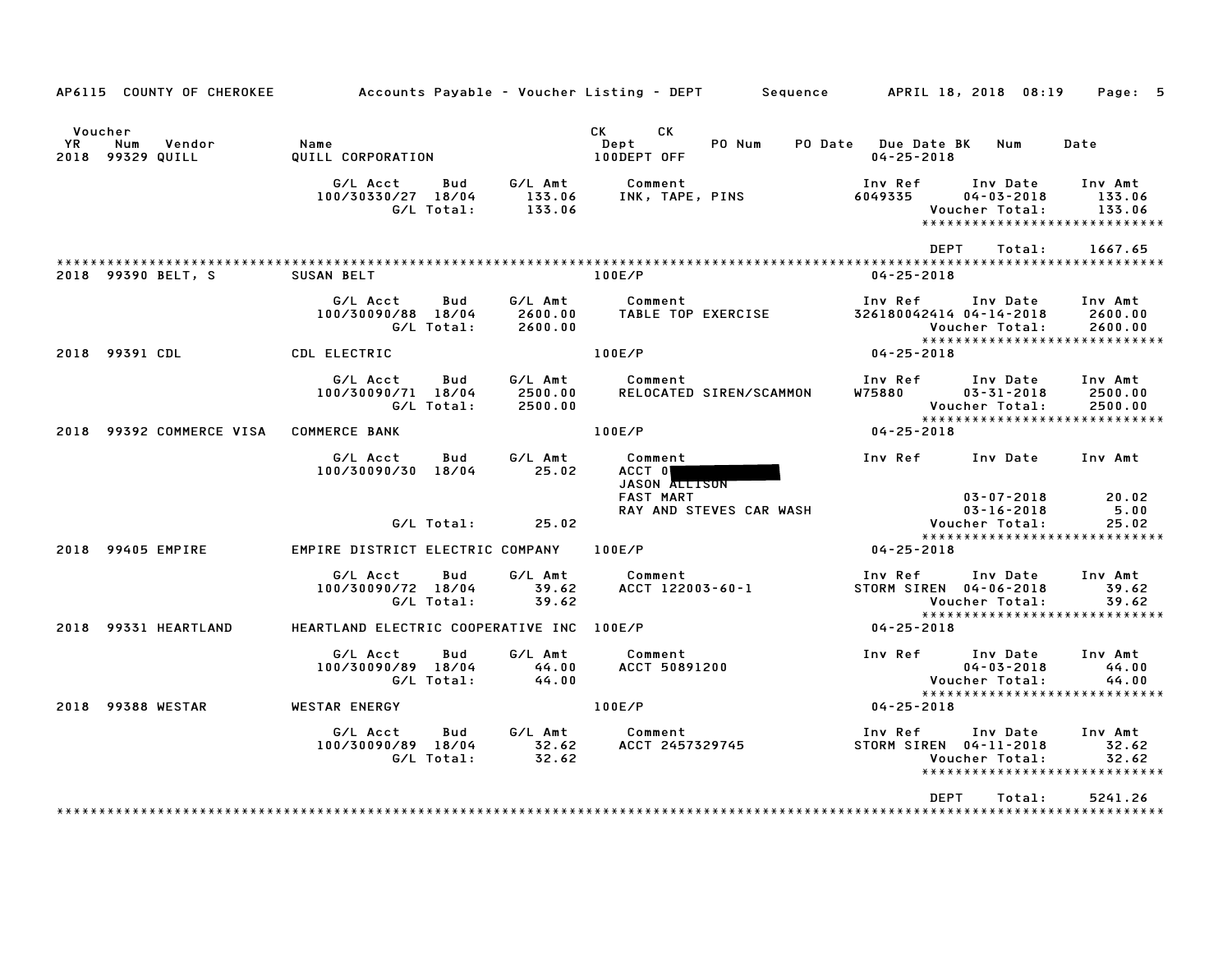| AP6115 COUNTY OF CHEROKEE                                                                                    |                                              |                                      | Accounts Payable – Voucher Listing – DEPT – Sequence – APRIL 18, 2018 08:19 |                                             |                                           | Page: 6                                  |
|--------------------------------------------------------------------------------------------------------------|----------------------------------------------|--------------------------------------|-----------------------------------------------------------------------------|---------------------------------------------|-------------------------------------------|------------------------------------------|
|                                                                                                              |                                              |                                      |                                                                             |                                             |                                           |                                          |
| Voucher<br>YR<br>Num<br>Vendor<br>2018 99406 SEK REG JUVENIL SEK REGIONAL JUVENILE DETENTION CTR 100JUVENILE | Name                                         |                                      | CK<br>CK<br>PO Num<br>Dept                                                  | PO Date Due Date BK Num<br>$04 - 25 - 2018$ |                                           | Date                                     |
|                                                                                                              |                                              |                                      |                                                                             |                                             |                                           |                                          |
|                                                                                                              | G/L Acct<br>100/30170/89 18/04<br>G/L Total: | G/L Amt<br>Bud<br>9243.00<br>9243.00 | Comment<br>MONTHLY DETENTION FEE                                            | Inv Ref Inv Date<br>6354                    | $03 - 31 - 2018$<br>Voucher Total:        | Inv Amt<br>9243.00<br>9243.00            |
|                                                                                                              |                                              |                                      |                                                                             |                                             |                                           | *****************************            |
|                                                                                                              |                                              |                                      |                                                                             | <b>DEPT</b>                                 | Total:                                    | 9243.00                                  |
| 2018 99332 SE HIGH                                                                                           | SOUTHEAST HIGH SCHOOL TSA                    |                                      | <b>100REC</b>                                                               | 04-25-2018                                  |                                           |                                          |
|                                                                                                              | G/L Acct<br>100/30130/99 18/04               | G/L Amt<br>Bud<br>1500.00            | Comment<br>COMMISSIONERS DONATIONS                                          | Inv Ref                                     | Inv Date                                  | Inv Amt                                  |
|                                                                                                              |                                              |                                      | <b>NEAL ANDERSON</b><br>PATRICK COLLINS                                     |                                             |                                           | 500.00<br>500.00                         |
|                                                                                                              |                                              | G/L Total: 1500.00                   | <b>CORY MOATES</b>                                                          |                                             |                                           | 500.00                                   |
|                                                                                                              |                                              |                                      |                                                                             |                                             | Voucher Total:                            | 1500.00<br>***************************** |
|                                                                                                              |                                              |                                      |                                                                             | DEPT                                        | Total:                                    | 1500.00                                  |
| 2018 99333 CDL                                                                                               | CDL ELECTRIC                                 |                                      | <b>100SHERIFF</b>                                                           | $04 - 25 - 2018$                            |                                           |                                          |
|                                                                                                              |                                              |                                      | Comment                                                                     |                                             |                                           |                                          |
|                                                                                                              | G/L Acct<br>100/30060/80 18/04<br>G/L Total: | G/L Amt<br>Bud<br>1565.51<br>1565.51 | LEAK ON COPPER LINE                                                         | Inv Ref      Inv Date<br><b>W75436</b>      | $03 - 27 - 2018$<br>Voucher Total:        | Inv Amt<br>1565.51<br>1565.51            |
| 2018 99334 CINTAS                                                                                            | CINTAS FIRST AID & SAFETY 100SHERIFF         |                                      |                                                                             | 04-25-2018                                  |                                           | ******************************           |
|                                                                                                              |                                              |                                      |                                                                             |                                             |                                           |                                          |
|                                                                                                              | G/L Acct<br>100/30060/21 18/04               | G/L Amt<br>Bud<br>100.88             | Comment<br>GLOVES                                                           | 8403585098                                  | Inv Ref      Inv Date<br>$03 - 23 - 2018$ | Inv Amt<br>30.45                         |
|                                                                                                              | G/L Total:                                   | 18/04<br>100.88                      | <b>GLOVES</b>                                                               | 8403607847                                  | $04 - 06 - 2018$<br>Voucher Total:        | 70.43<br>100.88                          |
|                                                                                                              |                                              |                                      |                                                                             |                                             |                                           | *****************************            |
| 2018 99407 CITY TELE                                                                                         | CITY TELE COIN COMPANY INC 100SHERIFF        |                                      |                                                                             | $04 - 25 - 2018$                            |                                           |                                          |
|                                                                                                              | G/L Acct<br>100/30060/37 18/04               | G/L Amt<br>Bud<br>2000.00            | Comment<br>CALLING CARDS                                                    | Inv Ref Inv Date<br>16651                   | $04 - 02 - 2018$                          | Inv Amt<br>2000.00                       |
|                                                                                                              | G/L Total:                                   | 2000.00                              |                                                                             |                                             | Voucher Total:                            | 2000.00                                  |
| 2018 99335 COL TEL                                                                                           | COLUMBUS TELEPHONE COMPANY 100SHERIFF        |                                      |                                                                             | 04-25-2018                                  |                                           | *****************************            |
|                                                                                                              | G/L Acct                                     | G/L Amt<br>Bud                       | Comment                                                                     |                                             | Inv Ref Inv Date                          | Inv Amt                                  |
|                                                                                                              | 100/30060/74 18/04<br>G/L Total:             | 46.47<br>46.47                       | <b>ACCT 171</b>                                                             |                                             | $04 - 01 - 2018$<br>Voucher Total:        | 46.47<br>46.47                           |
|                                                                                                              |                                              |                                      |                                                                             |                                             |                                           | *****************************            |
| 2018 99417 COMMERCE VISA                                                                                     | <b>COMMERCE BANK</b>                         |                                      | <b>100SHERIFF</b>                                                           | $04 - 25 - 2018$                            |                                           |                                          |
|                                                                                                              | G/L Acct<br>100/30060/30                     | G/L Amt<br>Bud<br>18/04<br>38.82     | Comment<br><b>ACCT</b>                                                      | Inv Ref                                     | Inv Date                                  | Inv Amt                                  |
|                                                                                                              | 100/30060/21                                 | 18/04<br>16.40                       | QT <sub>31</sub>                                                            |                                             | 03-06-2018                                | 38.82                                    |
|                                                                                                              | 100/30060/80                                 | 260.00<br>18/04                      | <b>USPS</b>                                                                 |                                             | $03 - 09 - 2018$                          | 8.50                                     |
|                                                                                                              | 100/30060/94<br>100/30060/30                 | 29.47<br>18/04<br>48.61<br>18/04     | <b>USPS</b><br><b>BOSCH SECURITY SYSTEMS</b>                                |                                             | $03 - 09 - 2018$<br>$03 - 15 - 2018$      | 7.90<br>260.00                           |
|                                                                                                              | 100/30060/25                                 | 18/04<br>173.85                      | KS CHEROKEE CO MOTOR                                                        |                                             | $03 - 19 - 2018$                          | 28.75                                    |
|                                                                                                              | 100/30060/21 18/04                           | 7.70                                 | EGOV                                                                        |                                             | $03 - 19 - 2018$                          | .72                                      |
|                                                                                                              |                                              |                                      | <b>CASEYS</b>                                                               |                                             | $03 - 30 - 2018$                          | 48.61                                    |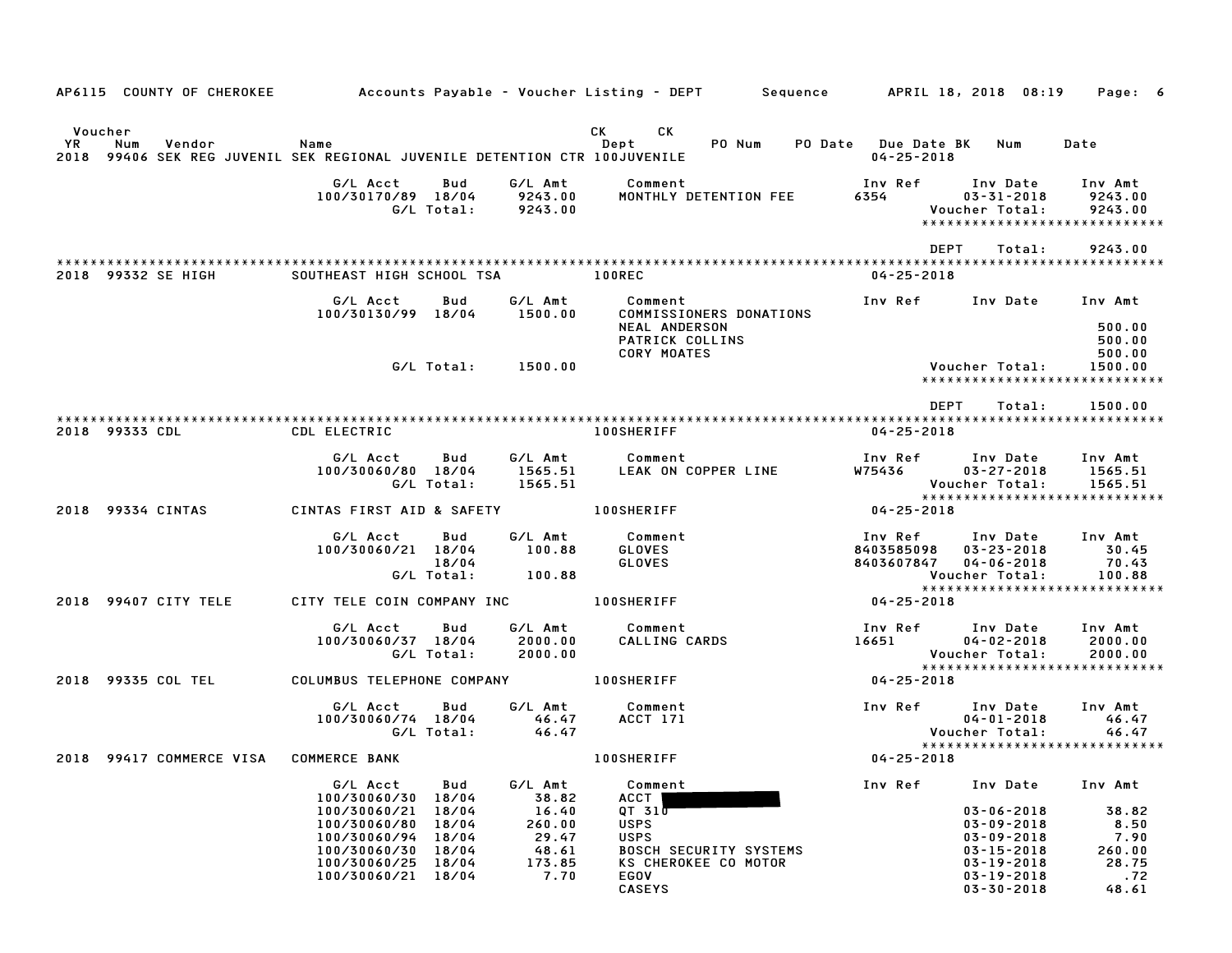| AP6115 COUNTY OF CHEROKEE      |                                                      |                                   | Accounts Payable – Voucher Listing – DEPT         Sequence         APRIL 18, 2018  08:19 |                  |                                                                           | Page: 7                          |
|--------------------------------|------------------------------------------------------|-----------------------------------|------------------------------------------------------------------------------------------|------------------|---------------------------------------------------------------------------|----------------------------------|
| Voucher<br>YR<br>Num<br>Vendor | Name<br>G/L Total:                                   | 574.85                            | CK CK<br>PO Num<br>Dept<br><b>PAYPAL</b><br><b>USPS</b>                                  | PO Date          | Due Date BK Num<br>$04 - 02 - 2018$<br>$04 - 02 - 2018$<br>Voucher Total: | Date<br>173.85<br>7.70<br>574.85 |
|                                |                                                      |                                   |                                                                                          |                  |                                                                           | *****************************    |
| 2018 99418 COMMERCE VISA       | <b>COMMERCE BANK</b>                                 |                                   | <b>100SHERIFF</b>                                                                        | $04 - 25 - 2018$ |                                                                           |                                  |
|                                | G/L Acct<br>100/30060/88 18/04                       | G/L Amt<br>Bud<br>243.62          | Comment<br>ACCT                                                                          | Inv Ref          | Inv Date Inv Amt                                                          |                                  |
|                                | 100/30060/30 18/04                                   | 46.67                             | <b>BURGER KING</b><br>PHILLIPS 66                                                        |                  | $03 - 11 - 2018$<br>$03 - 12 - 2018$                                      | 16.95<br>33.07                   |
|                                |                                                      |                                   | OLD CHICAGO                                                                              |                  | $03 - 12 - 2018$                                                          | 17.44                            |
|                                |                                                      |                                   | MCALISTERS DELI                                                                          |                  | $03 - 12 - 2018$                                                          | 20.91                            |
|                                |                                                      |                                   | <b>RAMADA</b><br>SHELL OIL                                                               |                  | $03 - 13 - 2018$<br>$03 - 13 - 2018$                                      | 188.32<br>13.60                  |
|                                | G/L Total:                                           | 290.29                            |                                                                                          |                  | Voucher Total:                                                            | 290.29                           |
|                                |                                                      |                                   |                                                                                          |                  |                                                                           | *****************************    |
| 2018 99419 COMMERCE VISA       | <b>COMMERCE BANK</b>                                 |                                   | <b>100SHERIFF</b>                                                                        | 04-25-2018       |                                                                           |                                  |
|                                | G/L Acct<br>100/30060/88 18/04<br>100/30060/30 18/04 | G/L Amt<br>Bud<br>617.51<br>57.05 | Comment<br><b>ACCT</b><br>BEAU FAMEIN                                                    | Inv Ref          | Inv Date                                                                  | Inv Amt                          |
|                                | 100/30060/22 18/04                                   | 140.61                            | HANGAR ONE                                                                               |                  | $03 - 19 - 2018$                                                          | 19.88                            |
|                                |                                                      |                                   | <b>CASEYS</b>                                                                            |                  | $03 - 19 - 2018$                                                          | 35.00                            |
|                                |                                                      |                                   | <b>BURGER KING</b>                                                                       |                  | $03 - 19 - 2018$                                                          | 8.61<br>8.07                     |
|                                |                                                      |                                   | GOLDEN ASIAN<br>GREEKSTONE GRILL                                                         |                  | $03 - 20 - 2018$<br>$03 - 20 - 2018$                                      | 24.62                            |
|                                |                                                      |                                   | GAMBINOS                                                                                 |                  | $03 - 21 - 2018$                                                          | 23.68                            |
|                                |                                                      |                                   | <b>ARBYS</b>                                                                             |                  | $03 - 21 - 2018$                                                          | 7.95                             |
|                                |                                                      |                                   | WILLIES SPORTS                                                                           |                  | $03 - 22 - 2018$                                                          | 10.24                            |
|                                |                                                      |                                   | QT 310<br>HOLIDAY INN                                                                    |                  | $03 - 23 - 2018$<br>$03 - 23 - 2018$                                      | 22.05<br>514.46                  |
|                                |                                                      |                                   | WALMART                                                                                  |                  | $04 - 03 - 2018$                                                          | 140.61                           |
|                                | G/L Total:                                           | 815.17                            |                                                                                          |                  | Voucher Total:                                                            | 815.17                           |
|                                |                                                      |                                   |                                                                                          |                  |                                                                           | *****************************    |
| 2018 99420 COMMERCE VISA       | <b>COMMERCE BANK</b>                                 |                                   | <b>100SHERIFF</b>                                                                        | $04 - 25 - 2018$ |                                                                           |                                  |
|                                | G/L Acct<br>100/30060/73 18/04                       | G/L Amt<br>Bud<br>211.55          | Comment<br><b>ACCT</b><br>DENNIS UPLUINIK<br>US FLAG STORE                               | Inv Ref          | Inv Date<br>$03 - 08 - 2018$                                              | Inv Amt<br>86.10                 |
|                                |                                                      |                                   | PHILLIPS 66                                                                              |                  | $03 - 09 - 2018$                                                          | 29.00                            |
|                                |                                                      |                                   | PHILLIPS 66                                                                              |                  | $03 - 09 - 2018$                                                          | 8.02                             |
|                                |                                                      |                                   | CINDYS COPPER KETTLE                                                                     |                  | $03 - 14 - 2018$                                                          | 22.05                            |
|                                |                                                      |                                   | KWIK SHOP                                                                                |                  | $03 - 23 - 2018$                                                          | 27.58                            |
|                                |                                                      |                                   | CARRIAGE CROSSING                                                                        |                  | $03 - 23 - 2018$                                                          | 22.65<br>16.15                   |
|                                | G/L Total:                                           | 211.55                            | MCDONALDS                                                                                |                  | $03 - 29 - 2018$<br>Voucher Total:                                        | 211.55                           |
|                                |                                                      |                                   |                                                                                          |                  |                                                                           | *****************************    |
| 2018 99422 COMMERCE VISA       | <b>COMMERCE BANK</b>                                 |                                   | <b>100SHERIFF</b>                                                                        | $04 - 25 - 2018$ |                                                                           |                                  |
|                                | G/L Acct<br>100/30060/30 18/04                       | Bud<br>G/L Amt<br>105.79          | Comment<br>ACCT<br><b>BRANDON LERO</b>                                                   | Inv Ref          | Inv Date                                                                  | Inv Amt                          |
|                                |                                                      |                                   | KWIK SHOP                                                                                |                  | $03 - 07 - 2018$                                                          | 38.30                            |
|                                |                                                      |                                   | KWIK SHOP<br>KWIK SHOP                                                                   |                  | $03 - 09 - 2018$<br>$03 - 16 - 2018$                                      | 20.19<br>21.88                   |
|                                |                                                      |                                   | KWIK SHOP                                                                                |                  | $03 - 23 - 2018$                                                          | 25.42                            |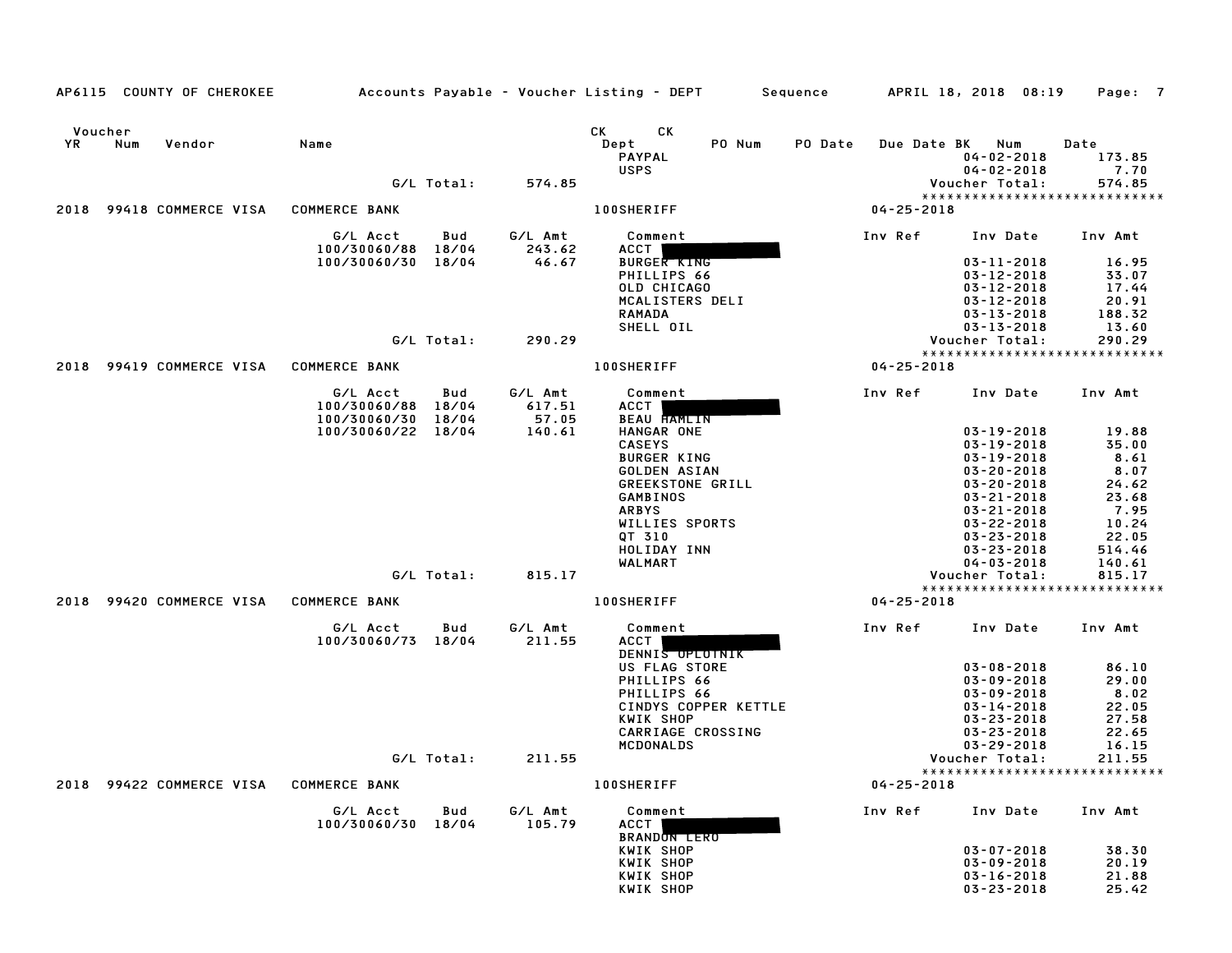|               |     | AP6115 COUNTY OF CHEROKEE              | Accounts Payable – Voucher Listing – DEPT         Sequence                |                   |                                 |                                                          |        |          |                      | APRIL 18, 2018 08:19                                                         | Page: 8                                                          |
|---------------|-----|----------------------------------------|---------------------------------------------------------------------------|-------------------|---------------------------------|----------------------------------------------------------|--------|----------|----------------------|------------------------------------------------------------------------------|------------------------------------------------------------------|
| Voucher<br>YR | Num | Vendor                                 | Name                                                                      | G/L Total:        | 105.79                          | CK<br>CK.<br>Dept                                        | PO Num | PO Date  | Due Date BK          | Num<br>Voucher Total:                                                        | Date<br>105.79<br>*****************************                  |
| 2018          |     | 99423 COMMERCE VISA                    | <b>COMMERCE BANK</b>                                                      |                   |                                 | <b>100SHERIFF</b>                                        |        |          | $04 - 25 - 2018$     |                                                                              |                                                                  |
|               |     |                                        | G/L Acct<br>100/30060/88 18/04                                            | Bud               | G/L Amt<br>21.36                | Comment<br><b>ACCT</b><br>CHRISTOPHER WREN               |        | Inv Ref  |                      | Inv Date                                                                     | Inv Amt                                                          |
|               |     |                                        |                                                                           | G/L Total:        | 21.36                           | MCALISTERS DELI                                          |        |          |                      | $03 - 23 - 2018$<br>Voucher Total:                                           | 21.36<br>21.36                                                   |
|               |     |                                        |                                                                           |                   |                                 |                                                          |        |          |                      |                                                                              | *****************************                                    |
|               |     | 2018 99424 COMMERCE VISA COMMERCE BANK |                                                                           |                   |                                 | <b>100SHERIFF</b>                                        |        |          | $04 - 25 - 2018$     |                                                                              |                                                                  |
|               |     |                                        | G/L Acct<br>100/30060/88 18/04<br>100/30060/30 18/04                      | Bud               | G/L Amt<br>318.45<br>92.35      | Comment<br>ACCT O<br>DAVID GROVES                        |        | Inv Ref  |                      | Inv Date                                                                     | Inv Amt                                                          |
|               |     |                                        |                                                                           |                   |                                 | KWIK SHOP<br>MCPHERSON 24<br>MCPHERSON 24<br>HOLIDAY INN |        |          |                      | $03 - 13 - 2018$<br>$03 - 19 - 2018$<br>$03 - 21 - 2018$<br>$03 - 21 - 2018$ | 31.31<br>23.40<br>37.64<br>318.45                                |
|               |     |                                        |                                                                           | G/L Total:        | 410.80                          |                                                          |        |          |                      | Voucher Total:                                                               | 410.80                                                           |
|               |     | 2018 99426 COMMERCE VISA               | <b>COMMERCE BANK</b>                                                      |                   |                                 | <b>100SHERIFF</b>                                        |        |          | $04 - 25 - 2018$     |                                                                              | *****************************                                    |
|               |     |                                        | G/L Acct                                                                  | Bud               | G/L Amt                         | Comment                                                  |        | Inv Ref  |                      | Inv Date                                                                     | Inv Amt                                                          |
|               |     |                                        | 100/30060/88 18/04                                                        |                   | 142.11                          | ACCT 0<br>TRAVIS TTELDS<br>HANGAR ONE                    |        | -1       |                      | $03 - 19 - 2018$                                                             | 19.88                                                            |
|               |     |                                        |                                                                           |                   |                                 | GOLDEN ASIAN<br>GREEKSTONE GRILL                         |        | -1       |                      | $03 - 20 - 2018$<br>$03 - 20 - 2018$                                         | 8.07<br>16.79                                                    |
|               |     |                                        |                                                                           | G/L Total:        | 142.11                          | HOLIDAY INN                                              |        |          |                      | $03 - 20 - 2018$<br>Voucher Total:                                           | 97.37<br>142.11                                                  |
|               |     |                                        | 2018 99336 CONSOLIDATED CO CONSOLIDATED CORRECTIONAL FOOD SERV 100SHERIFF |                   |                                 |                                                          |        |          | 04-25-2018           |                                                                              | *****************************                                    |
|               |     |                                        | G/L Acct<br>100/30060/32 18/04                                            | Bud<br>G/L Total: | G/L Amt<br>10876.20<br>10876.20 | Comment<br>CONTRACT CHARGES                              |        | 19032118 | Inv Ref              | Inv Date<br>$03 - 28 - 2018$<br>Voucher Total:                               | Inv Amt<br>10876.20<br>10876.20<br>***************************** |
|               |     | 2018 99337 CORRECT                     | CORRECT CARE SOLUTIONS LLC <b>100SHERIFF</b>                              |                   |                                 |                                                          |        |          | $04 - 25 - 2018$     |                                                                              |                                                                  |
|               |     |                                        | G/L Acct<br>100/30060/86 18/04                                            | Bud<br>G/L Total: | G/L Amt<br>72.00<br>72.00       | Comment<br>INMATE HEALTHCARE                             |        |          | Inv Ref<br>CCS 35273 | Inv Date<br>$04 - 03 - 2018$<br>Voucher Total:                               | Inv Amt<br>72.00<br>72.00<br>*****************************       |
|               |     |                                        | 2018 99338 CRAW KAN TELEPH CRAW-KAN TELEPHONE COOPERATIVE INC 100SHERIFF  |                   |                                 |                                                          |        |          | $04 - 25 - 2018$     |                                                                              |                                                                  |
|               |     |                                        | G/L Acct<br>100/30060/74 18/04                                            | Bud<br>G/L Total: | G/L Amt<br>36.47<br>36.47       | Comment<br>ACCT 121787                                   |        | Inv Ref  |                      | Inv Date<br>$04 - 01 - 2018$<br>Voucher Total:                               | Inv Amt<br>36.47<br>36.47<br>*****************************       |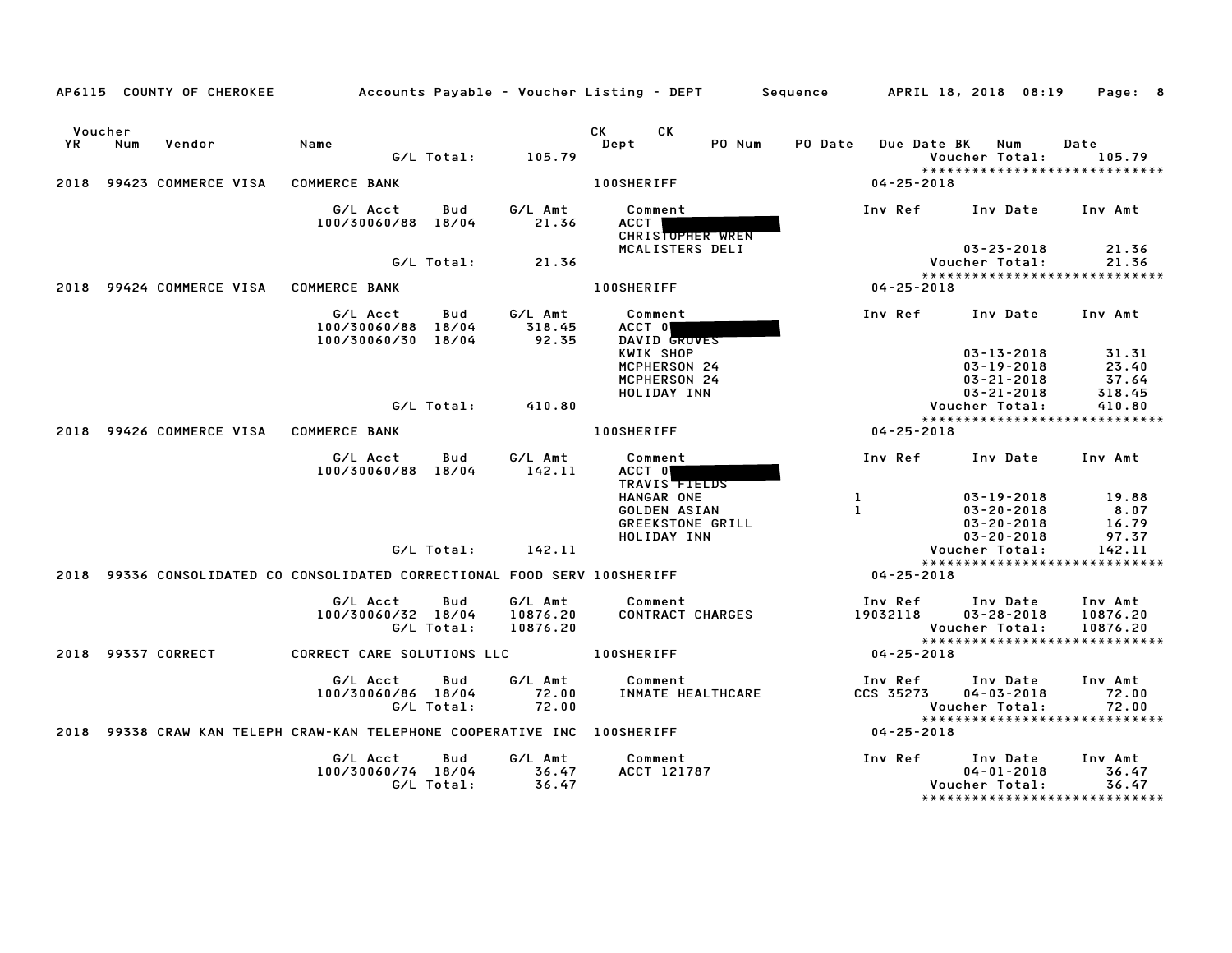|         |                                                                |                                                                                                      |             | AP6115 COUNTY OF CHEROKEE Accounts Payable – Voucher Listing – DEPT Sequence APRIL 18, 2018 08:19                                                                                          | Page: 9                                                                                                                                                                                                                                                                   |
|---------|----------------------------------------------------------------|------------------------------------------------------------------------------------------------------|-------------|--------------------------------------------------------------------------------------------------------------------------------------------------------------------------------------------|---------------------------------------------------------------------------------------------------------------------------------------------------------------------------------------------------------------------------------------------------------------------------|
| Voucher | Vendor Name<br>CWD CASH-W <i>I</i><br>YR Num<br>2018 99339 CWD |                                                                                                      |             | CK <sub>2</sub><br>CK.<br>PO Num                                                                                                                                                           | PO Date Due Date BK Num<br>Date<br>04-25-2018                                                                                                                                                                                                                             |
|         |                                                                | G/L Acct Bud G/L Amt Comment<br>100/30060/32 18/04 43.90 CHIC PATTY BREADE<br>G/L Total: 43.90       |             |                                                                                                                                                                                            | Inv Date Inv Amt<br>43.90<br>Voucher Total: 43.90<br>*******************************<br>04-25-2018                                                                                                                                                                        |
|         |                                                                | 2018 99428 EMPIRE FAPIRE DISTRICT ELECTRIC COMPANY LOOSHERIFF                                        |             |                                                                                                                                                                                            |                                                                                                                                                                                                                                                                           |
|         |                                                                | G/L Acct<br>Bud<br>100/30060/72 18/04 2672.10<br>G/L Total: 2672.10                                  | G/L Amt     | Comment<br>ACCT 6431                                                                                                                                                                       |                                                                                                                                                                                                                                                                           |
|         | 2018 99340 EVANS                                               |                                                                                                      |             |                                                                                                                                                                                            |                                                                                                                                                                                                                                                                           |
|         |                                                                | G/L Acct  Bud  G/L Amt  Comment<br>100/30060/86 18/04  274.08  INMATE MEDICINE<br>G/L Total:  274.08 |             | Comment<br>INMATE MEDICINES                                                                                                                                                                | Inv Ref Inv Date Inv Amt<br>274.08<br>03-31-2018<br>03-31-2018<br>: Voucher Total<br>*******************<br>04-25-2018<br>274.08<br>******************************                                                                                                        |
|         |                                                                | 2018 99427 FRANK FLET DOD FRANK FLETCHER DODGE THE RESIDENCE RESIDENCE.                              |             |                                                                                                                                                                                            |                                                                                                                                                                                                                                                                           |
|         |                                                                |                                                                                                      |             | G/L Acct Bud G/L Amt Comment Inv Ref Inv Date<br>100/30060/25 18/04 293.25 MODULE 107125 04-16-2018<br>G/L Total: 293.25 MODULE 107125 Voucher Total:<br>Vouv<br>*****<br>04-25-2018 04-25 | Inv Ref Inv Date<br>Inv Amt<br>293.25<br>293.25                                                                                                                                                                                                                           |
|         | 2018 99341 HENRY KRAFT HENRY KRAFT INC                         |                                                                                                      |             |                                                                                                                                                                                            |                                                                                                                                                                                                                                                                           |
|         |                                                                | G/L Total: 1017.30                                                                                   |             |                                                                                                                                                                                            | G/L Acct Bud G/L Amt Comment Inv Ref Inv Date Inv Amt<br>100/30060/40 18/04 1017.30 LINERS, CLEANER, T/TISSUE 261147 03-29-2018 344.85<br>18/04 LINERS, BLEACH, CUPS, TOWEL 261958 04-12-2018 672.45<br>G/L Total: 1017.30 Voucher Tota<br>****************************** |
|         |                                                                | 2018 99342 KS GAS             KANSAS GAS SERVICE                                                     |             | <b>100SHERIFF</b>                                                                                                                                                                          | $04 - 25 - 2018$                                                                                                                                                                                                                                                          |
|         |                                                                | G/L Total:                                                                                           | 446.23      |                                                                                                                                                                                            | Inv Amt<br>446.23<br>446.23<br>******************************                                                                                                                                                                                                             |
|         |                                                                | 2018 99343 LOWE, MATTHEW MATTHEW C LOWE DDS                                                          |             | 100SHERIFF 04-25-2018                                                                                                                                                                      |                                                                                                                                                                                                                                                                           |
|         |                                                                |                                                                                                      |             | G/L Acct Bud G/L Amt Comment 100/30060/86 18/04 150.00 INMATE DENTAL 100/30060/86 18/04 150.00 INMATE DENTAL 2<br>G/L Total: 150.00 INMATE DENTAL 338181 03-29-2018                        | Inv Ref Inv Date Inv Amt<br>150.00                                                                                                                                                                                                                                        |
|         |                                                                | 2018 99344 MANZER FAMILY MANZER FAMILY MEDICINE                                                      |             | 100SHERIFF                                                                                                                                                                                 |                                                                                                                                                                                                                                                                           |
|         |                                                                | G/L Acct Bud<br>100/30060/86 18/04<br>G/L Total:                                                     |             |                                                                                                                                                                                            | Inv Ref Inv Date Inv Amt<br>4110.00<br>4110.00<br>*****************************                                                                                                                                                                                           |
|         |                                                                | 2018 99345 MAUDE <b>MERCY MAUDE NORTON MEM HOSP</b> 100SHERIFF                                       |             |                                                                                                                                                                                            |                                                                                                                                                                                                                                                                           |
|         |                                                                | G/L Acct<br>100/30060/86 18/04 71.94                                                                 | Bud G/L Amt | Comment<br>NEGOTIATED RATE                                                                                                                                                                 | Inv Ref Inv Date Inv Amt                                                                                                                                                                                                                                                  |
|         |                                                                | G/L Total:                                                                                           | 71.94       |                                                                                                                                                                                            | 940000185610 03-15-2018 71.94<br>*****************************                                                                                                                                                                                                            |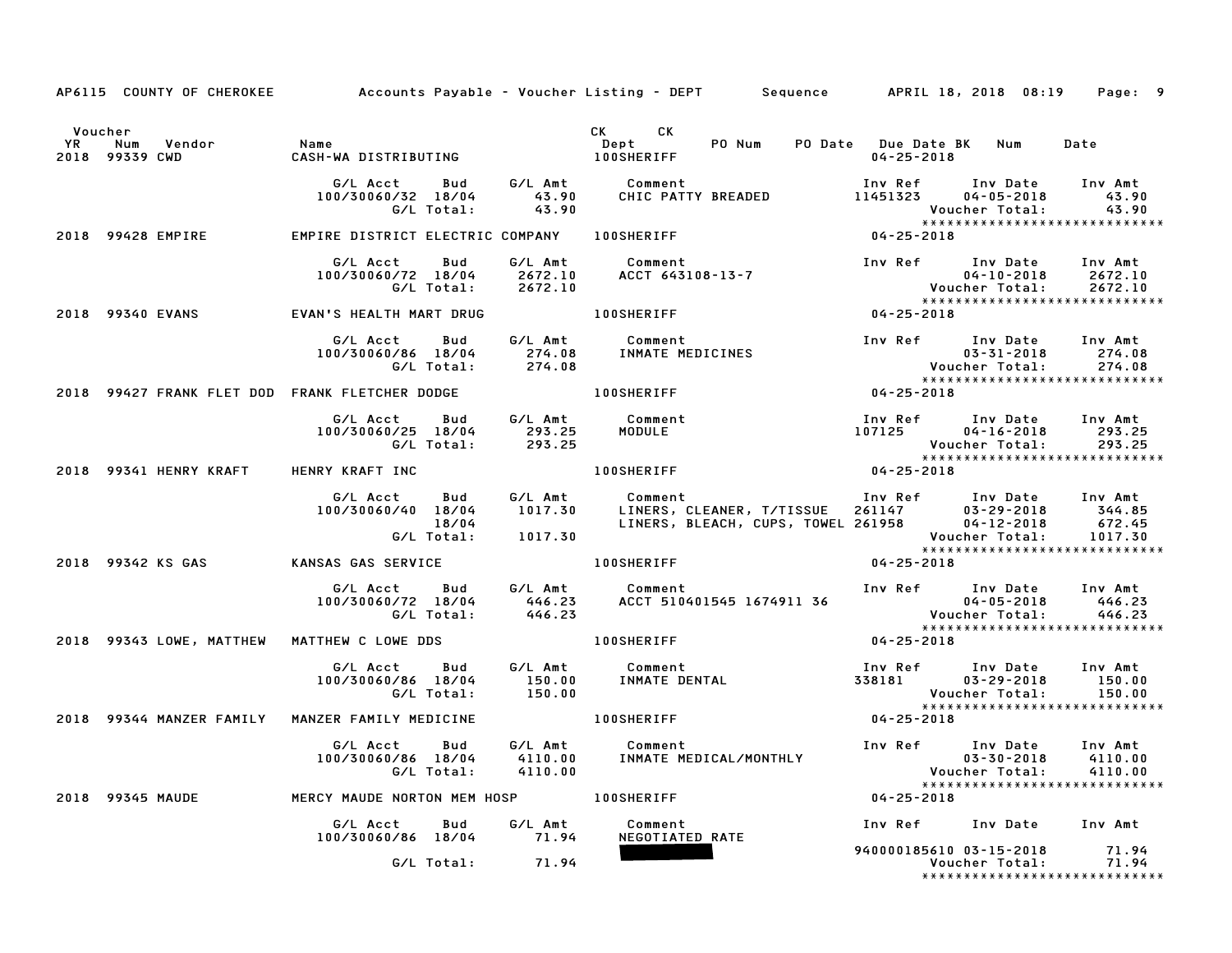|                      |                                                                                            |                                                   |                   |                   | AP6115 COUNTY OF CHEROKEE Accounts Payable - Voucher Listing - DEPT Sequence APRIL 18, 2018 08:19 Page: 10                                                |                                                                                                                                                |                                                                                                                                                  |                                                       |
|----------------------|--------------------------------------------------------------------------------------------|---------------------------------------------------|-------------------|-------------------|-----------------------------------------------------------------------------------------------------------------------------------------------------------|------------------------------------------------------------------------------------------------------------------------------------------------|--------------------------------------------------------------------------------------------------------------------------------------------------|-------------------------------------------------------|
| Voucher<br><b>YR</b> | Num<br>Vendor<br>2018 99346 MERCY MAUDE6092 MERCY MAUDE NORTON HOSPITAL COLUMBU 100SHERIFF | Name                                              |                   |                   | CK<br>CK<br>PO Num<br>Dept                                                                                                                                | PO Date Due Date BK Num<br>$04 - 25 - 2018$                                                                                                    |                                                                                                                                                  | Date                                                  |
|                      |                                                                                            | G/L Acct                                          | Bud               | G/L Amt           | Comment                                                                                                                                                   | Inv Ref Inv Date Inv Amt                                                                                                                       |                                                                                                                                                  |                                                       |
|                      |                                                                                            | 100/30060/86 18/04 228.84                         |                   |                   | NEGOTIATED RATES                                                                                                                                          | 940000185610 03-15-2018<br>940000182400 03-08-2018<br>940000181250 03-05-2018                                                                  |                                                                                                                                                  | 189.32<br>39.52                                       |
|                      |                                                                                            |                                                   | G/L Total:        | 228.84            |                                                                                                                                                           |                                                                                                                                                | Voucher Total:                                                                                                                                   | 228.84                                                |
|                      | 2018 99347 NATALINIS NATALINI'S AUTOMOTIVE                                                 |                                                   |                   |                   | <b>100SHERIFF</b>                                                                                                                                         | $04 - 25 - 2018$                                                                                                                               |                                                                                                                                                  | *****************************                         |
|                      |                                                                                            | G/L Acct<br>100/30060/25 18/04                    | Bud<br>18/04      |                   | G/L Amt          Comment<br>316.73       WIPER BLAD<br>WIPER BLADES<br><b>BRAKE PADS</b><br>LAMP<br>OIL FILTER, OIL<br><b>SOCKET</b><br>OIL<br>AIR FILTER | Inv Ref<br>$\begin{array}{r} 100 \text{ kpc} \\ 665644 \\ 665582 \\ 665876 \\ 665861 \\ 665891 \\ 666012 \\ 666037 \\ \text{M201} \end{array}$ | Inv Date Inv Amt<br>04-09-2018 12.98<br>04-09-2018<br>$04 - 11 - 2018$<br>04-11-2018<br>$04 - 11 - 2018$<br>$04 - 12 - 2018$<br>$04 - 12 - 2018$ | 143.48<br>$62.84$<br>$9.99$<br>9.99<br>28.42<br>17.54 |
|                      |                                                                                            |                                                   |                   | G/L Total: 316.73 |                                                                                                                                                           |                                                                                                                                                | Voucher Total:                                                                                                                                   | 316.73                                                |
|                      | 2018 99348 NEWBART                                                                         |                                                   |                   |                   | NEWBART PRODUCTS, INC <b>100SHERIFF</b>                                                                                                                   | $04 - 25 - 2018$                                                                                                                               |                                                                                                                                                  |                                                       |
|                      |                                                                                            | G/L Acct Bud G/L Amt<br>100/30060/80 18/04 124.32 |                   |                   | Comment<br>PRIMACHY YMCKO<br>EVOLIS PRIM/ZENIUS KIT                                                                                                       | Inv Ref       Inv Date     Inv Amt<br>282645          11-13-2017        124.32                                                                 |                                                                                                                                                  |                                                       |
|                      |                                                                                            |                                                   |                   | G/L Total: 124.32 |                                                                                                                                                           |                                                                                                                                                |                                                                                                                                                  | Voucher Total: 124.32<br>**************************** |
|                      | 2018 99349 NTTA                                                                            | NORTH TEXAS TOLLWAY AUTHORITY 100SHERIFF          |                   |                   |                                                                                                                                                           | $04 - 25 - 2018$                                                                                                                               |                                                                                                                                                  |                                                       |
|                      |                                                                                            | G/L Acct<br>100/30060/73 18/04                    | Bud<br>G/L Total: | 8.70<br>8.70      | G/L Amt Comment<br>Comment<br>ZIPCASH TOLL BILL                                                                                                           | Inv Ref Inv Date<br>04-06-2018<br>Voucher Total:                                                                                               |                                                                                                                                                  | Inv Amt<br>8.70<br>8.70                               |
|                      | 2018 99350 SOUTHERN UNIFOR SOUTHERN UNIFORM & EQUIPMENT 400SHERIFF                         |                                                   |                   |                   |                                                                                                                                                           | $04 - 25 - 2018$                                                                                                                               |                                                                                                                                                  | *****************************                         |
|                      |                                                                                            | G/L Acct<br>100/30060/22 18/04<br>G/L Total:      | Bud               | 175.66            | G/L Amt        Comment                               Inv Ref       Inv Date<br>175.66     TROUSER, STRIPE, PATCH        66291         03–30–2018          |                                                                                                                                                | Voucher Total:                                                                                                                                   | Inv Amt<br>175.66<br>175.66                           |
|                      | 2018 99408 TOSHIBA                                                                         | TOSHIBA FINANCIAL SERVICES 100SHERIFF             |                   |                   |                                                                                                                                                           | $04 - 25 - 2018$                                                                                                                               |                                                                                                                                                  | ******************************                        |
|                      |                                                                                            | G/L Acct Bud<br>100/30060/83 18/04<br>G/L Total:  |                   |                   |                                                                                                                                                           | Inv Ref Inv Date Inv Amt                                                                                                                       |                                                                                                                                                  | 390.78<br>390.78<br>*****************************     |
|                      | 2018 99429 TRUE VALUE COL TRUE VALUE COLUMBUS THE RESERVATIVE RESERVENT                    |                                                   |                   |                   |                                                                                                                                                           | $04 - 25 - 2018$                                                                                                                               |                                                                                                                                                  |                                                       |
|                      |                                                                                            | G/L Acct Bud<br>100/30060/40 18/04                | G/L Total:        | 22.96<br>22.96    | G/L Amt Comment<br>COUPLING                                                                                                                               | Inv Ref      Inv Date     Inv Amt<br>A342008                                                                                                   | $04 - 13 - 2018$<br>Voucher Total:                                                                                                               | 22.96<br>22.96                                        |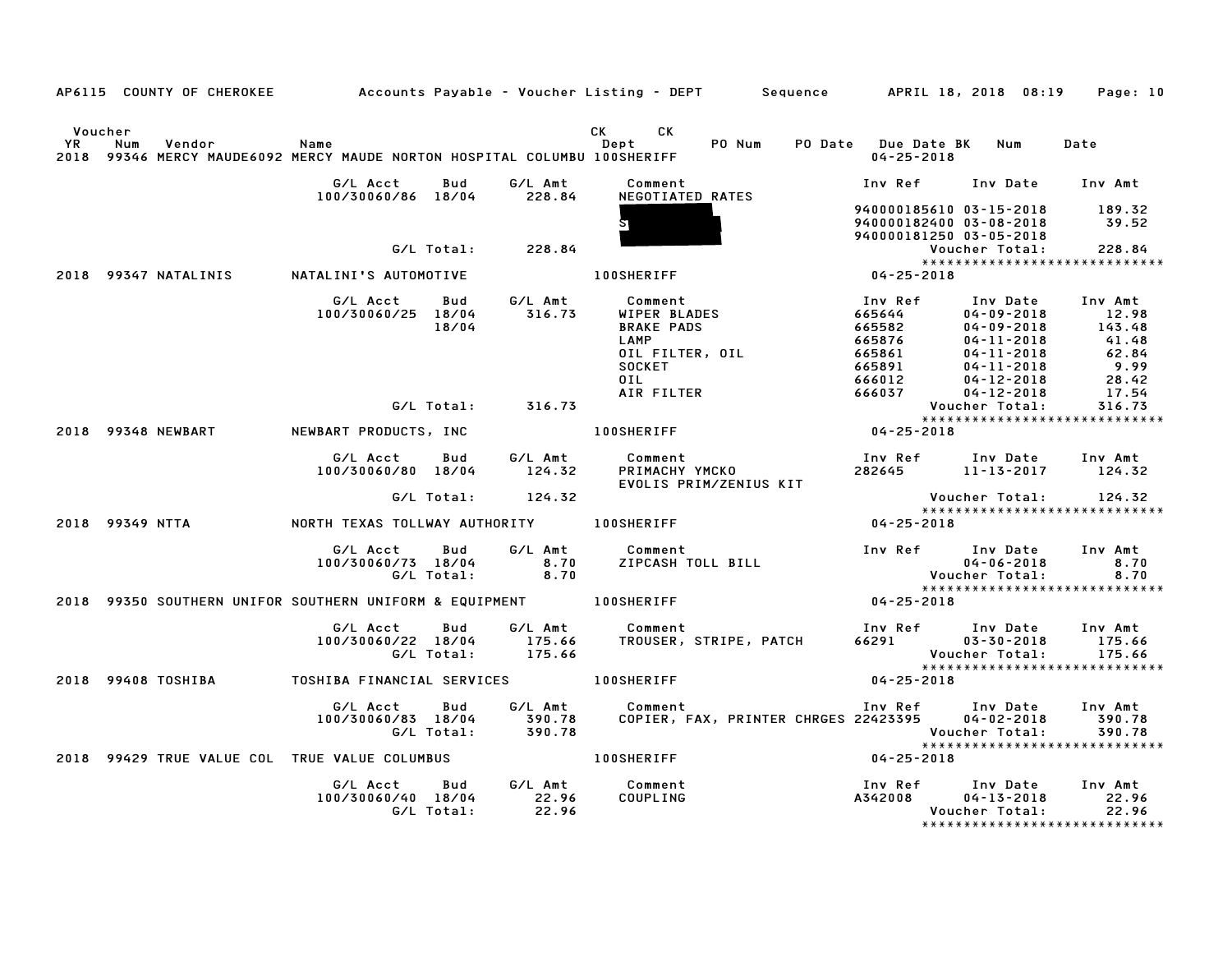| СK<br>CK<br>Voucher<br>YR.<br>Vendor<br>Name<br>Dept<br>PO Num<br>PO Date<br>Num<br>2018 99351 TURNKEY<br><b>TURNKEY CORRECTIONS</b><br><b>100SHERIFF</b><br>G/L Acct<br>G/L Amt<br>Comment<br>Inv Ref<br>Bud | Due Date BK<br>$04 - 25 - 2018$ | Num<br>Inv Date<br>114620180331 03-31-2018     | Date<br>Inv Amt                                                       |
|---------------------------------------------------------------------------------------------------------------------------------------------------------------------------------------------------------------|---------------------------------|------------------------------------------------|-----------------------------------------------------------------------|
|                                                                                                                                                                                                               |                                 |                                                |                                                                       |
|                                                                                                                                                                                                               |                                 |                                                |                                                                       |
| <b>CANTEEN SALES</b><br>100/30060/37 18/04<br>2382.31<br>INMATE EMAIL CHARGES<br>RELEASE DEBIT CARDS<br>PAPER, ENVELOPE, DEOD, ETC                                                                            |                                 |                                                | 1881.47<br>266.60<br>23.00<br>211.24                                  |
| G/L Total:<br>2382.31                                                                                                                                                                                         |                                 | Voucher Total:                                 | 2382.31<br>*****************************                              |
|                                                                                                                                                                                                               | <b>DEPT</b>                     | Total:                                         | 29998.55                                                              |
|                                                                                                                                                                                                               |                                 |                                                |                                                                       |
| 2018 99362 SEK RECYCLING<br>SOUTHEAST KANSAS RECYCLING, INC<br>100SOLID                                                                                                                                       | $04 - 25 - 2018$                |                                                |                                                                       |
| G/L Acct<br>G/L Amt<br>Inv Ref<br>Bud<br>Comment<br>100/30500/02 18/04<br>1000.00<br><b>COLLECTION FEE</b><br>45178<br><b>MARCH 2018</b>                                                                      |                                 | Inv Date<br>$04 - 04 - 2018$                   | Inv Amt<br>1000.00                                                    |
| G/L Total:<br>1000.00                                                                                                                                                                                         |                                 | Voucher Total:                                 | 1000.00<br>*****************************                              |
|                                                                                                                                                                                                               | <b>DEPT</b>                     | Total:                                         | 1000.00                                                               |
| 2018 99365 KCTA<br><b>KCTA TREASURER</b><br><b>100TREAS</b>                                                                                                                                                   | $04 - 25 - 2018$                |                                                |                                                                       |
| G/L Acct<br>Bud<br>G/L Amt<br>Inv Ref<br>Comment<br>CONFERENCE JUNE 13-15<br>100/30030/88 18/04<br>300.00<br><b>CHEROKEE COUNTY</b>                                                                           |                                 | Inv Date<br>$04 - 13 - 2018$                   | Inv Amt<br>300.00                                                     |
| G/L Total:<br>300.00                                                                                                                                                                                          |                                 | Voucher Total:                                 | 300.00<br>*****************************                               |
|                                                                                                                                                                                                               | <b>DEPT</b>                     | Total:                                         | 300.00                                                                |
|                                                                                                                                                                                                               |                                 |                                                |                                                                       |
| 2018 99369 COMMERCE VISA<br><b>COMMERCE BANK</b><br>103                                                                                                                                                       | $04 - 25 - 2018$                |                                                |                                                                       |
| G/L Acct<br>G/L Amt<br>Comment<br>Inv Ref<br>Bud<br>103/30103/28<br>69.00<br>ACCT                                                                                                                             |                                 | Inv Date                                       | Inv Amt                                                               |
| WALMART<br>G/L Total:<br>69.00                                                                                                                                                                                |                                 | $03 - 19 - 2018$<br>Voucher Total:             | 69.00<br>69.00                                                        |
|                                                                                                                                                                                                               |                                 |                                                | *****************************                                         |
| 103<br>2018 99352 CORPORATE<br><b>CORPORATE BUSINESS SYSTEMS</b>                                                                                                                                              | $04 - 25 - 2018$                |                                                |                                                                       |
| Comment<br>G/L Acct<br>Bud<br>G/L Amt<br>Inv Ref                                                                                                                                                              |                                 | Inv Date                                       | Inv Amt                                                               |
| 103/30103/83 18/04<br>65.36<br>CONTRACT CHARGES<br>1749355<br>18/04<br><b>CONTRACT CHARGES</b><br>1757980                                                                                                     |                                 | $04 - 03 - 2018$<br>$04 - 11 - 2018$           | 46.14<br>19.22                                                        |
| G/L Total:<br>65.36                                                                                                                                                                                           |                                 | Voucher Total:                                 | 65.36                                                                 |
|                                                                                                                                                                                                               |                                 |                                                | *****************************                                         |
|                                                                                                                                                                                                               | DEPT                            | Total:                                         | 134.36                                                                |
| 2018 99315 ANDERSON, R<br>R NEAL ANDERSON<br>110HWY                                                                                                                                                           | $04 - 25 - 2018$                |                                                |                                                                       |
| G/L Acct<br>Bud<br>G/L Amt<br>Comment<br>Inv Ref<br>110/30110/86 18/04<br>40.00<br>CELL PHONE STIPEND<br>247.98<br>110/30110/73 18/04<br>MILEAGE<br>G/L Total:<br>287.98                                      |                                 | Inv Date<br>$04 - 01 - 2018$<br>Voucher Total: | Inv Amt<br>40.00<br>247.98<br>287.98<br>***************************** |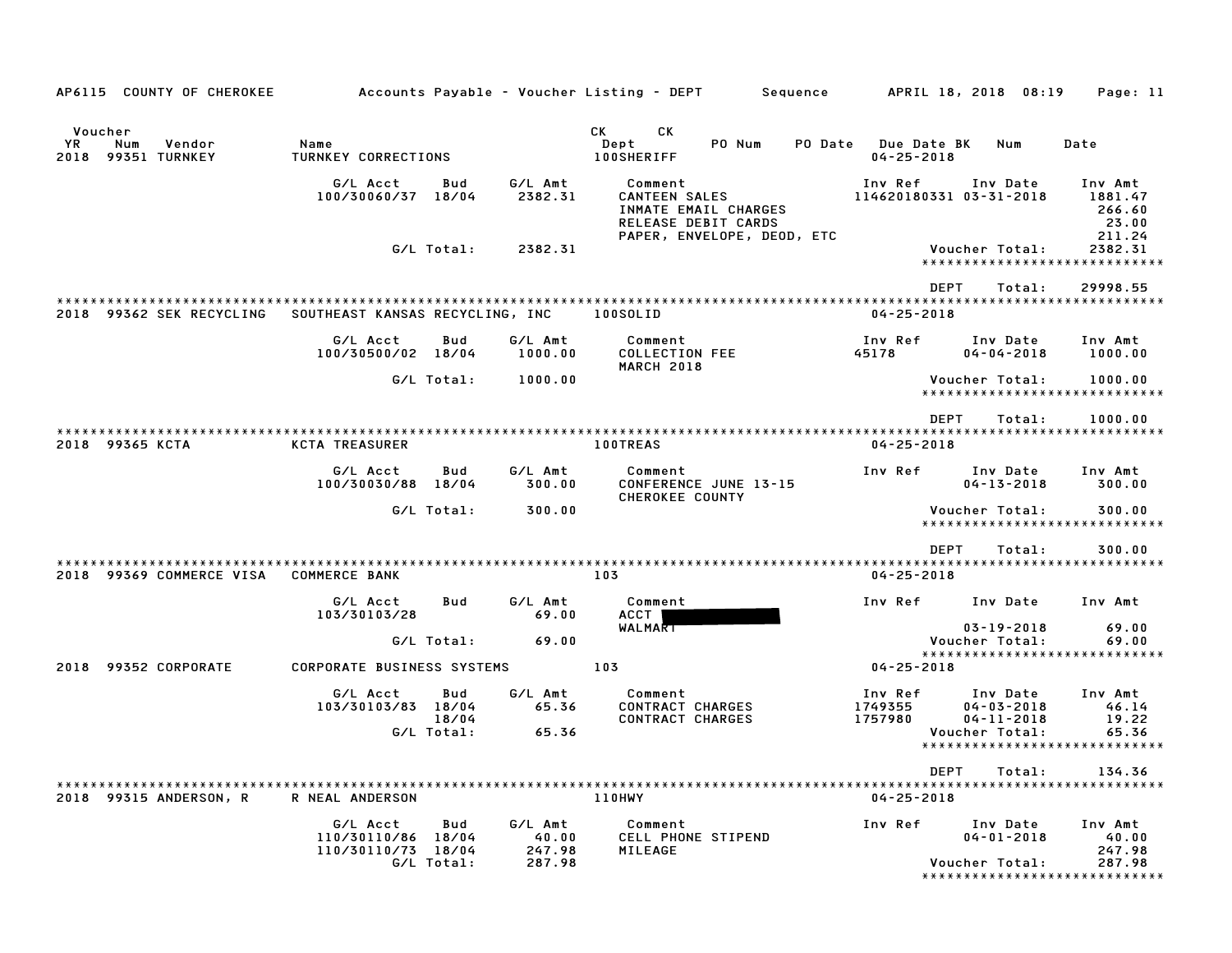|                                                                                          |                                                                                            |                    | AP6115 COUNTY OF CHEROKEE Accounts Payable – Voucher Listing – DEPT Sequence APRIL 18, 2018 08:19                                                                                                                                                    |                                                                |                                    | Page: 12                      |
|------------------------------------------------------------------------------------------|--------------------------------------------------------------------------------------------|--------------------|------------------------------------------------------------------------------------------------------------------------------------------------------------------------------------------------------------------------------------------------------|----------------------------------------------------------------|------------------------------------|-------------------------------|
| Voucher<br>VR Num Vendor – Name<br>2018 99320 APPLE – APPLEMARKET – – – – – – – – 110HWY |                                                                                            |                    | Dept PO Num PO Date Due Date BK Num                                                                                                                                                                                                                  | $04 - 25 - 2018$                                               | <b>CK</b>                          | CK<br>Date                    |
|                                                                                          |                                                                                            |                    | G/L Acct Bud G/L Amt Comment Inv Ref<br>110/30110/42 18/04 11.53 LEMOMWIPE, DAWN, CREAMER 36070159<br>G/L Total: 11.53 Pouc                                                                                                                          | Inv Ref      Inv Date     Inv Amt                              | $04 - 03 - 2018$<br>Voucher Total: | 11.53<br>11.53                |
|                                                                                          |                                                                                            |                    | 2018 99310 BERRY TRACTOR BERRY TRACTOR OR SB MANUFACTURING 110HWY                                                                                                                                                                                    | $04 - 25 - 2018$                                               |                                    |                               |
|                                                                                          | G/L Acct Bud G/L Amt Comment<br>110/30110/79 18/04 668.62 WIRE & FIBE<br>G/L Total: 668.62 |                    |                                                                                                                                                                                                                                                      |                                                                |                                    |                               |
|                                                                                          |                                                                                            |                    | 6/L Total: 668.62<br>2018 99309 BLEVINS BLEVINS ASPHALT CONSTRUCTION CO INC 110HWY<br>2018 99309 BLEVINS BLEVINS ASPHALT CONSTRUCTION CO INC 110HWY 194-25-2018                                                                                      |                                                                |                                    |                               |
|                                                                                          |                                                                                            |                    | 410/30110/34 18/04 154.00 G/L Amt Comment 110/30110/34 18/04 154.00 COLD MIX<br>110/30110/34 18/04 154.00 COLD MIX 1860 04-05-2018 63.91<br>1870 04-10-2018 90.09 G/L Total: 154.00 Voucher Total: 154.00<br>2018 99307 CLEAN CLEAN THE              |                                                                |                                    |                               |
|                                                                                          |                                                                                            |                    |                                                                                                                                                                                                                                                      |                                                                |                                    |                               |
|                                                                                          |                                                                                            |                    |                                                                                                                                                                                                                                                      |                                                                |                                    |                               |
|                                                                                          | G/L Acct Bud G/L Amt Comment<br>110/30110/42 18/04 92.24 MAT, AIR F<br>G/L Total: 92.24    |                    |                                                                                                                                                                                                                                                      | ----<br>Voucher Total: 92.24<br>****************************** |                                    |                               |
| 2018 99330 COLLINS, P PATRICK W COLLINS                                                  |                                                                                            |                    | 110HWY                                                                                                                                                                                                                                               | $04 - 25 - 2018$                                               |                                    |                               |
|                                                                                          |                                                                                            |                    | G/L Acct Bud G/L Amt Comment Inv Ref Inv Date Inv Amt<br>110/30110/86 18/04 527.23 CELL PHONE STIPEND 04-25-2018 40.00<br>G/L Total: 527.23 MILEAGE 9487.23 Voucher Total: 527.23<br>Factor States 27.23 Voucher Total: 527.23                       |                                                                |                                    |                               |
|                                                                                          |                                                                                            |                    |                                                                                                                                                                                                                                                      |                                                                |                                    |                               |
|                                                                                          |                                                                                            |                    |                                                                                                                                                                                                                                                      | $04 - 25 - 2018$                                               |                                    |                               |
|                                                                                          | G/L Acct  Bud  G/L Amt  Comment<br>110/30110/72 18/04  1075.75  ELECTRIC                   |                    | mment<br>CTRIC 1nv Ref Inv Date Inv Amt<br>289.31<br>049852-69-2 04-11-2018 58.95<br>158630-59-0 04-11-2018 400.06<br>854931-63-1 04-11-2018 327.43<br>27.43<br>28931-63-1 04-11-2018 327.43<br>27.43<br>28931-63-1 04-11-2018 327.43<br>27.43<br>29 |                                                                |                                    |                               |
|                                                                                          |                                                                                            | G/L Total: 1075.75 |                                                                                                                                                                                                                                                      |                                                                |                                    |                               |
| 2018 99319 FABICK JOHN FABICK TRACTOR CO                                                 |                                                                                            |                    |                                                                                                                                                                                                                                                      |                                                                |                                    |                               |
|                                                                                          |                                                                                            |                    | HN FABICK TRACTOR CO<br>G/L Acct Bud G/L Amt Comment<br>110/30110/79 18/04 61560.95 ARM REST KIT PIJ00337444 04-03-2018 65.95<br>MEW CATERPILLAR 104-16-2018 61495.00<br>MEW CATERPILLAR 104-16-2018 61495.00<br>Voucher Total: 61560.9              |                                                                |                                    |                               |
|                                                                                          |                                                                                            |                    |                                                                                                                                                                                                                                                      |                                                                |                                    |                               |
|                                                                                          |                                                                                            |                    | 2018 99314 FARMERS FARMERS COOPERATIVE ASSOCIATION 110HWY 104-25-2018                                                                                                                                                                                |                                                                |                                    |                               |
|                                                                                          | G/L Acct  Bud  G/L Amt  Comment<br>110/30110/79 18/04  76.96  PARTS                        |                    |                                                                                                                                                                                                                                                      |                                                                |                                    |                               |
|                                                                                          |                                                                                            | G/L Total: 76.96   |                                                                                                                                                                                                                                                      |                                                                |                                    | ***************************** |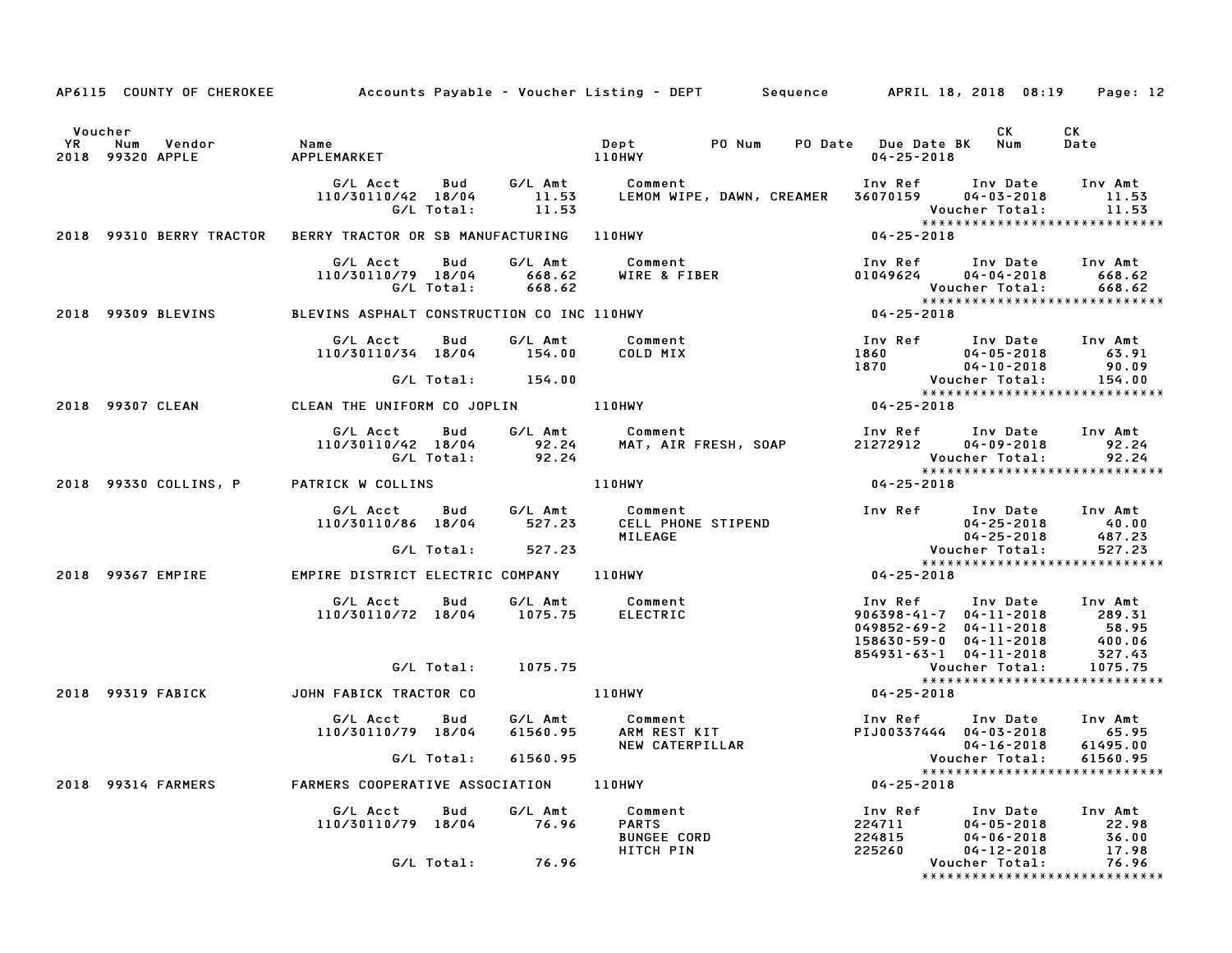|                      | AP6115 COUNTY OF CHEROKEE              | Accounts Payable – Voucher Listing – DEPT       Sequence       APRIL 18, 2018 08:19                                       |                           |                                                         |                                                                                                               |                                                                                                                                                                 | Page: 13                    |
|----------------------|----------------------------------------|---------------------------------------------------------------------------------------------------------------------------|---------------------------|---------------------------------------------------------|---------------------------------------------------------------------------------------------------------------|-----------------------------------------------------------------------------------------------------------------------------------------------------------------|-----------------------------|
| Voucher<br><b>YR</b> | Vendor<br>Num<br>2018 99312 FLEETPRIDE | <b>Name</b><br>Name<br>FLEETPRIDE                                                                                         |                           | Dept<br>110HWY                                          | PO Num<br>PO Date Due Date BK Num<br>$04 - 25 - 2018$                                                         | CK .                                                                                                                                                            | CK<br>Date                  |
|                      |                                        | G/L Acct Bud<br>110/30110/79 18/04<br>G/L Total:                                                                          |                           | G/L Amt        Comment<br>173.62        PARTS<br>173.62 |                                                                                                               | Inv Date Inv Amt                                                                                                                                                | 173.62<br>173.62            |
|                      | 2018 99366 FROST OIL FROST OIL COMPANY |                                                                                                                           |                           | <b>110HWY</b>                                           |                                                                                                               | *****************************                                                                                                                                   |                             |
|                      |                                        | G/L Acct        Bud          G/L Amt            Comment<br>110/30110/32   18/04        2855.23        EXHAUST FLUID       |                           |                                                         |                                                                                                               | Inv Ref      Inv Date     Inv Amt<br>1143650-IN 04-11-2018 243.67<br>0143886-IN 04-11-2018 136.52<br>0140434-IN 02-27-2018 243.67<br>0139790 02-19-2018 2231.37 |                             |
|                      |                                        | G/L Total: 2855.23                                                                                                        |                           |                                                         |                                                                                                               | Voucher Total:                                                                                                                                                  | 2855.23                     |
|                      |                                        | 2018 99313 JOPLIN FREIGHT JOPLIN FREIGHTLINER SALES INC 110HWY                                                            |                           |                                                         | Vouc<br>*****<br>04-25-2018                                                                                   | ******************************                                                                                                                                  |                             |
|                      |                                        | G/L Acct<br>Bud<br>110/30110/79 18/04                                                                                     | G/L Amt<br>99.44          | <b>Comment</b><br>ELEMENT                               | 100    Ref Inv Date Inv Amt<br>173029606    04-05-2018    99.44                                               | Voucher Total:                                                                                                                                                  | 99.44<br>99.44              |
|                      | 2018 99304 KANSASLAND                  | EXERUSION SYSTEMS<br>KANSASLAND TIRE OF PITTSBURG 110HWY                                                                  |                           |                                                         | Vouc<br>*****<br>04-25-2018                                                                                   |                                                                                                                                                                 |                             |
|                      |                                        | G/L Acct Bud G/L Amt<br>110/30110/33 18/04<br>G/L Total: 1197.67                                                          | 1197.67                   | Comment<br>TIRES                                        | 100 Ref Inv Date Inv Amt<br>178932 04-04-2018 507.75<br>179052 04-10-2018 689.92<br>Voucher Total: 1197.67    | Voucher Total:                                                                                                                                                  | 1197.67                     |
|                      | 2018 99323 LOCKE LOCKE SUPPLY          |                                                                                                                           |                           | 110HWY                                                  | Vouc<br>* * * *<br>18 02 - 05 - 04                                                                            |                                                                                                                                                                 |                             |
|                      |                                        | G/L Acct Bud<br>110/30110/79 18/04<br>G/L Total:<br>2018 99305 MERCY MAUDE6092 MERCY MAUDE NORTON HOSPITAL COLUMBU 110HWY | 74.07<br>74.07            | G/L Amt Comment<br>74.07 PART                           | $04 - 25 - 2018$                                                                                              | Inv Ref Inv Date Inv Amt<br>33958750-00 04-03-2018<br>Voucher Total:<br>*****************************                                                           | 74.07<br>74.07              |
|                      |                                        | G/L Acct Bud<br>110/30110/79 18/04<br>G/L Total:                                                                          | G/L Amt<br>85.00<br>85.00 | Comment<br><b>RANDOMS</b>                               |                                                                                                               | Inv Ref Inv Date Inv Amt<br>94000015954 04-01-2018<br><b>Voucher Total:</b><br>*****************************                                                    | 85.00<br>85.00              |
|                      | 2018 99363 MFA OIL                     | MFA OIL – NEOSHO 1055                                                                                                     |                           | 110HWY                                                  | * * * * *<br>04 - 25 - 2018                                                                                   |                                                                                                                                                                 |                             |
|                      |                                        | G/L Acct<br>110/30110/31 18/04                                                                                            | 2346.76                   | Bud G/L Amt Comment<br>DIESEL                           | 100 Ref Inv Date Inv Amt<br>198717 04-12-2018 457.20<br>198715 04-12-2018 628.72<br>198716 04-12-2018 1260.84 | 498717 04-12-2018 457.20<br>498715 04-12-2018 628.72<br>498716 04-12-2018 1260.84                                                                               |                             |
|                      |                                        | G/L Total:                                                                                                                | 2346.76                   |                                                         |                                                                                                               | Voucher Total:                                                                                                                                                  | 2346.76                     |
|                      |                                        | 2018 99311 MIDWEST COLOR MIDWEST COLOR GRAPHICS                                                                           |                           | 110HWY                                                  | * * * * *<br>18 0 2 5 - 19 0 1                                                                                |                                                                                                                                                                 |                             |
|                      |                                        | G/L Acct<br>Bud<br>110/30110/79 18/04<br>G/L Total:                                                                       | 205.00<br>205.00          | G/L Amt Comment<br><b>ENVELOPES</b>                     | 45223                                                                                                         | Inv Ref Inv Date<br>$03 - 29 - 2018$<br>Voucher Total:<br>*****************************                                                                         | Inv Amt<br>205.00<br>205.00 |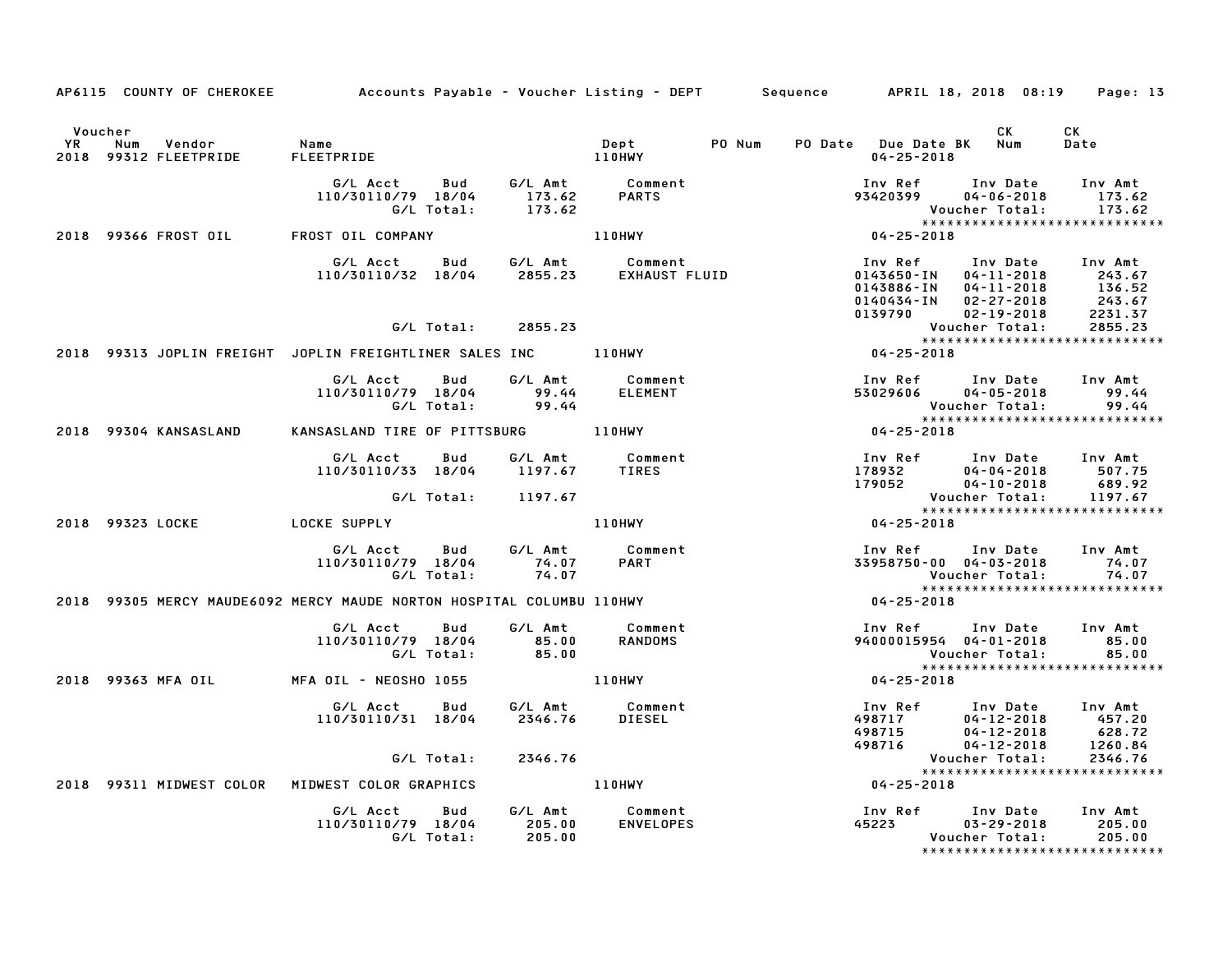|                      |                         | AP6115 COUNTY OF CHEROKEE Accounts Payable - Voucher Listing - DEPT Sequence APRIL 18, 2018 08:19 Page: 14 |                             |                                                                                                                                                                                         |                                                                                                                                                               |                                                                                                                                                                                                                                                                                                                                                                                                                                                                      |
|----------------------|-------------------------|------------------------------------------------------------------------------------------------------------|-----------------------------|-----------------------------------------------------------------------------------------------------------------------------------------------------------------------------------------|---------------------------------------------------------------------------------------------------------------------------------------------------------------|----------------------------------------------------------------------------------------------------------------------------------------------------------------------------------------------------------------------------------------------------------------------------------------------------------------------------------------------------------------------------------------------------------------------------------------------------------------------|
| Voucher<br><b>YR</b> | Num<br>Vendor           | Name<br>2018 99308 MIDWEST MINERAL MIDWEST MINERALS 2018 99308 MIDWEST MINERALS                            |                             | Dept<br>PO Num                                                                                                                                                                          | PO Date Due Date BK Num<br>$04 - 25 - 2018$                                                                                                                   | CK<br>CK<br>Date                                                                                                                                                                                                                                                                                                                                                                                                                                                     |
|                      |                         | G/L Acct Bud G/L Amt Comment<br>110/30110/35 18/04                                                         | 26980.39                    | <b>ROCK</b>                                                                                                                                                                             | Inv Ref<br>159969<br>159968<br>169533<br>160533<br>160534                                                                                                     | Inv Date<br>Inv Amt<br>$03 - 31 - 2018$<br>18609.50<br>03-31-2018<br>2675.73<br>$04 - 15 - 2018$<br>1002.89<br>$04 - 15 - 2018$<br>4692.27                                                                                                                                                                                                                                                                                                                           |
|                      |                         | G/L Total:                                                                                                 | 26980.39                    |                                                                                                                                                                                         |                                                                                                                                                               | Voucher Total:<br>26980.39                                                                                                                                                                                                                                                                                                                                                                                                                                           |
|                      |                         |                                                                                                            |                             |                                                                                                                                                                                         |                                                                                                                                                               | *****************************                                                                                                                                                                                                                                                                                                                                                                                                                                        |
|                      | 2018 99324 MIKE CARPINO | MIKE CARPINO FORD MERCURY INC 110HWY                                                                       |                             |                                                                                                                                                                                         | $04 - 25 - 2018$                                                                                                                                              |                                                                                                                                                                                                                                                                                                                                                                                                                                                                      |
|                      |                         | G/L Acct<br>Bud<br>110/30110/79 18/04<br>G/L Total:                                                        | 62.05<br>62.05              | G/L Amt Comment<br><b>PART</b>                                                                                                                                                          | Inv Ref<br>111032                                                                                                                                             | Inv Date<br>Inv Amt<br>$03 - 07 - 2018$<br>62.05<br>Voucher Total:<br>62.05                                                                                                                                                                                                                                                                                                                                                                                          |
|                      | 2018 99302 NATALINIS    | NATALINI'S AUTOMOTIVE                                                                                      |                             | 110HWY                                                                                                                                                                                  | $04 - 25 - 2018$                                                                                                                                              | *****************************                                                                                                                                                                                                                                                                                                                                                                                                                                        |
|                      |                         |                                                                                                            |                             |                                                                                                                                                                                         |                                                                                                                                                               |                                                                                                                                                                                                                                                                                                                                                                                                                                                                      |
|                      | 2018 99306 NEPTUNE      | G/L Acct Bud<br>110/30110/79 18/04<br>$G/L$ Total: $182.41$<br>NEPTUNE RADIATOR & AUTO REPAIR 110HWY       | G⁄L Amt<br>182.41           | Comment<br>HOSE CLAMP<br><b>GREASE</b><br>FLAP WHEELS<br>PAINT STICK<br>OIL FILTER<br>WIRE<br><b>FITTING</b><br><b>STRAP</b><br>SLIDE TERMINAL<br>HOSE<br>CREDIT<br><b>PARTS</b><br>OIL | Inv Ref<br>665186<br>665247<br>665216<br>665333<br>665297<br>665420<br>665647<br>665901<br>665923<br>665718<br>665717<br>666157<br>666107<br>$04 - 25 - 2018$ | Inv Date<br>Inv Amt<br>1.29<br>$04 - 04 - 2018$<br>5.69<br>$04 - 04 - 2018$<br>$04 - 04 - 2018$<br>$8.02$<br>$31.65$<br>$5.06$<br>$04 - 05 - 2018$<br>$04 - 05 - 2018$<br>16.49<br>$04 - 06 - 2018$<br>$04 - 09 - 2018$<br>37.93<br>21.99<br>$04 - 11 - 2018$<br>2.32<br>$04 - 11 - 2018$<br>10.19<br>$04 - 10 - 2018$<br>.58CR<br>$04 - 10 - 2018$<br>30.70<br>04-13-2018<br>11.66<br>$04 - 13 - 2018$<br>Voucher Total:<br>182.41<br>***************************** |
|                      |                         | G/L Acct<br><b>Bud</b><br>110/30110/79 18/04<br>G/L Total:                                                 | 214.98<br>214.98            | G/L Amt Comment<br>RADIATOR REPAIR                                                                                                                                                      | 0022072<br>0022048                                                                                                                                            | Inv Ref Inv Date Inv Amt<br>135.00<br>$04 - 03 - 2018$<br>79.98<br>$03 - 30 - 2018$<br>Voucher Total:<br>214.98<br>*****************************                                                                                                                                                                                                                                                                                                                     |
|                      | 2018 99322 0'MALLEY     | 0'MALLEY IMPLEMENT CO INC 110HWY                                                                           |                             |                                                                                                                                                                                         | $04 - 25 - 2018$                                                                                                                                              |                                                                                                                                                                                                                                                                                                                                                                                                                                                                      |
|                      |                         | G/L Acct Bud<br>110/30110/79 18/04<br>G/L Total:                                                           | 299.39<br>299.39            | G/L Amt Comment<br><b>PARTS</b>                                                                                                                                                         | Inv Ref Inv Date<br>\$36292                                                                                                                                   | Inv Amt<br>$04 - 03 - 2018$<br>299.39<br>Voucher Total:<br>299.39                                                                                                                                                                                                                                                                                                                                                                                                    |
|                      | 2018 99321 POWERPLAN    | POWERPLAN                                                                                                  |                             | 110HWY                                                                                                                                                                                  | $04 - 25 - 2018$                                                                                                                                              |                                                                                                                                                                                                                                                                                                                                                                                                                                                                      |
|                      |                         | G/L Acct<br><b>Bud</b><br>110/30110/79 18/04<br>G/L Total:                                                 | G/L Amt<br>225.96<br>225.96 | Comment<br>CYLINDER ROD GUIDE                                                                                                                                                           | 920568                                                                                                                                                        | Inv Ref Inv Date Inv Amt<br>$03 - 30 - 2018$<br>225.96<br>Voucher Total:<br>225.96                                                                                                                                                                                                                                                                                                                                                                                   |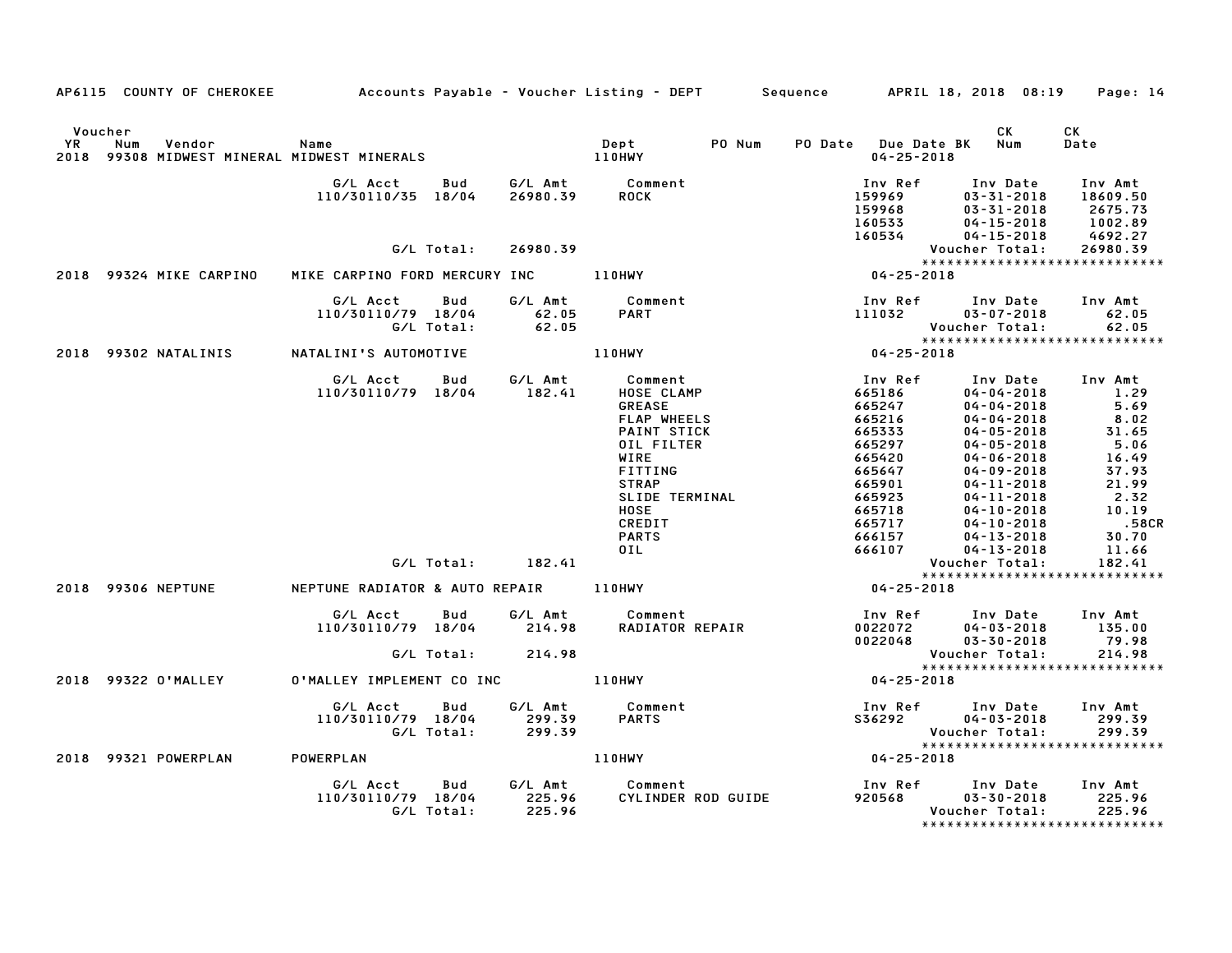|                      | AP6115 COUNTY OF CHEROKEE                         | Accounts Payable – Voucher Listing – DEPT        Sequence        APRIL 18, 2018 08:19     Page: 15 |                          |                             |                                                             |        |                         |                  |                                                                                                          |                                                                                                                                  |  |
|----------------------|---------------------------------------------------|----------------------------------------------------------------------------------------------------|--------------------------|-----------------------------|-------------------------------------------------------------|--------|-------------------------|------------------|----------------------------------------------------------------------------------------------------------|----------------------------------------------------------------------------------------------------------------------------------|--|
| Voucher<br><b>YR</b> | Vendor<br>Num<br>2018 99299 PURCELL               | Name<br>PIIRCFI                                                                                    |                          |                             |                                                             | PO Num | PO Date Due Date BK Num | $04 - 25 - 2018$ | CK                                                                                                       | CK<br>Date                                                                                                                       |  |
|                      |                                                   | G/L Acct  Bud  G/L Amt  Comment<br>110/30110/33 18/04  1962.75  TIRES                              |                          | G/L Total: 1962.75          |                                                             |        |                         |                  | Inv Ref Inv Date<br>2623253 04–12–2018                                                                   | Inv Amt<br>1962.75<br>Voucher Total: 1962.75<br>UOUCNEr lotal: ۱۶۰۷.۱۰<br>*****************************                          |  |
|                      | 2018 99416 STRONGHOLD                             | STRONGHOLD DATA                                                                                    |                          |                             | 110HWY                                                      |        | $04 - 25 - 2018$        |                  |                                                                                                          |                                                                                                                                  |  |
|                      |                                                   | G/L Acct Bud<br>110/30110/79 18/04<br>G/L Total: 1689.30                                           |                          |                             | G/L Amt           Comment<br>1689.30        LEXMARK PRINTER |        |                         |                  | Inv Ref Inv Date Inv Amt                                                                                 | 26091 04-16-2018 1689.30<br>Youcher Total: 1689.30<br>*******************************                                            |  |
|                      | 2018 99316 SUMMIT TX SUMMIT TRUCK GROUP           |                                                                                                    |                          |                             | $04 - 25 - 2018$<br><b>110HWY</b>                           |        |                         |                  |                                                                                                          |                                                                                                                                  |  |
|                      |                                                   | 110/30110/79 18/04 361.25 TRANSMISSION REPAIR<br>G/L Total: 361.25                                 |                          |                             | G/L Acct Bud G/L Amt Comment                                |        |                         |                  | Inv Ref      Inv Date    Inv Amt<br>150212687     03-31-2018       361.25                                | 361.25<br>361.25<br>Voucher Total: 361.25<br>****************************                                                        |  |
|                      | 2018 99394 TEETER'S                               |                                                                                                    |                          |                             |                                                             |        | $04 - 25 - 2018$        |                  |                                                                                                          |                                                                                                                                  |  |
|                      |                                                   | G/L Acct<br>110/30110/79 18/04                                                                     | <b>Bud</b><br>G/L Total: | 64524.76                    | G/L Amt Comment                                             |        |                         |                  | Inv Ref Inv Date Inv Amt<br>$04 - 12 - 2018$<br>7067 04-12-2018<br>Voucher Total:<br>******************* | 64524.76<br>64524.76                                                                                                             |  |
|                      | 2018 99411 TEETER'S                               |                                                                                                    |                          |                             |                                                             |        | $04 - 25 - 2018$        |                  |                                                                                                          | *****************************                                                                                                    |  |
|                      |                                                   | G/L Acct<br>110/30110/34 18/04                                                                     | Bud<br>G/L Total:        | 1964.25                     | G/L Amt          Comment<br>1964.25        PATCH BOO        |        |                         |                  | Voucher Total:<br>*****************                                                                      | 1964.25                                                                                                                          |  |
|                      | 2018 99317 TRI STATE TRUCK TRI-STATE TRUCK & AUTO |                                                                                                    |                          |                             | 110HWY                                                      |        | $04 - 25 - 2018$        |                  |                                                                                                          | ******************************                                                                                                   |  |
|                      |                                                   | G/L Acct Bud<br>110/30110/79 18/04                                                                 |                          | 100.00<br>G/L Total: 100.00 | G/L Amt Comment<br>100.00 WHEEL                             |        |                         |                  | Voucher Total:                                                                                           | Inv Ref       Inv Date     Inv Amt<br>84145               04-05-2018           100.00<br>100.00<br>***************************** |  |
|                      | 2018 99303 TRUE VALUE COL TRUE VALUE COLUMBUS     |                                                                                                    |                          |                             | 110HWY                                                      |        | $04 - 25 - 2018$        |                  |                                                                                                          |                                                                                                                                  |  |
|                      |                                                   | G/L Acct Bud<br>110/30110/79 18/04                                                                 |                          | 18.75                       | G/L Amt Comment<br><b>PART</b><br>KEY                       |        |                         |                  | Inv Ref Inv Date Inv Amt<br>A341396 04-06-2018<br>A341649 04-10-2018                                     | 17.06<br>1.69                                                                                                                    |  |
|                      |                                                   |                                                                                                    |                          | $G/L$ Total: $18.75$        |                                                             |        |                         |                  |                                                                                                          | 18.75<br>*****************************                                                                                           |  |
|                      | 2018 99318 VILLAGE                                | VILLAGE TRUCK VISION                                                                               |                          |                             | <b>110HWY</b>                                               |        |                         | $04 - 25 - 2018$ |                                                                                                          |                                                                                                                                  |  |
|                      |                                                   | G/L Acct  Bud  G/L Amt  Comment<br>110/30110/79  18/04  300.00  PART<br>G/L Total:  300.00         |                          |                             |                                                             |        |                         | 6241             | Inv Ref      Inv Date<br>$03 - 27 - 2018$<br>Voucher Total:                                              | Inv Amt<br>300.00<br>300.00<br>******************************                                                                    |  |
|                      |                                                   |                                                                                                    |                          |                             |                                                             |        |                         | <b>DEPT</b>      | Total:                                                                                                   | 170378.29                                                                                                                        |  |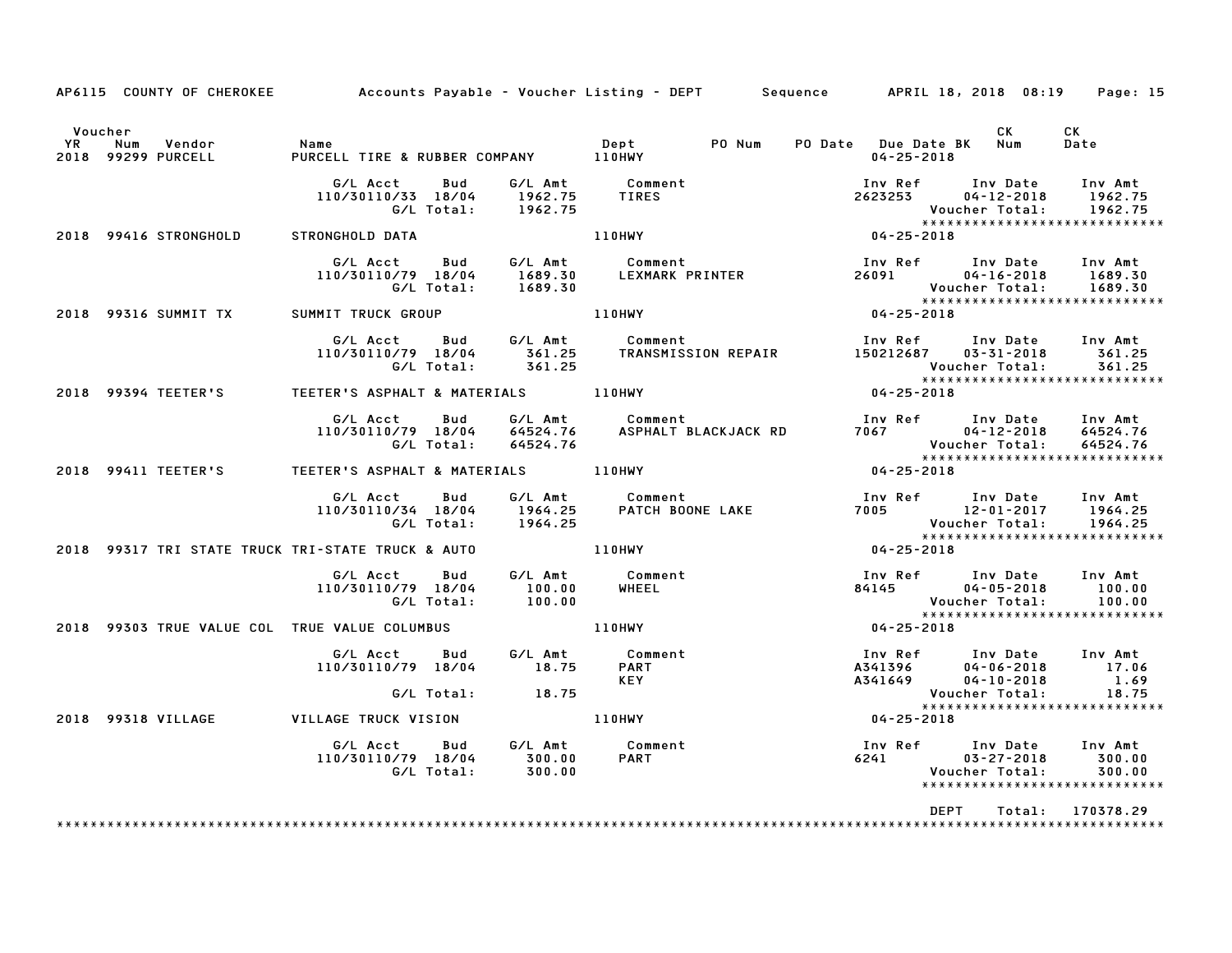| AP6115 COUNTY OF CHEROKEE                                               |                                |            |                   | Accounts Payable – Voucher Listing – DEPT<br>Sequence          |                                 | APRIL 18, 2018 08:19                                                                    | Page: 16                   |
|-------------------------------------------------------------------------|--------------------------------|------------|-------------------|----------------------------------------------------------------|---------------------------------|-----------------------------------------------------------------------------------------|----------------------------|
|                                                                         |                                |            |                   |                                                                |                                 |                                                                                         |                            |
| Voucher<br>YR<br>Num<br>Vendor<br>99370 COMMERCE VISA<br>2018           | Name<br><b>COMMERCE BANK</b>   |            |                   | CK<br>СK<br>PO Num<br>PO Date<br>Dept<br>130NOXWEED            | Due Date BK<br>$04 - 25 - 2018$ | Num                                                                                     | Date                       |
|                                                                         | G/L Acct<br>130/30130/77 18/04 | Bud        | G/L Amt<br>434.29 | Comment<br>ACCT 0<br>LOGAN GRANT                               | Inv Ref                         | Inv Date                                                                                | Inv Amt                    |
|                                                                         |                                | G/L Total: | 434.29            | <b>DOUBLETREE</b><br><b>DOUBLETREE</b>                         |                                 | $03 - 09 - 2018$<br>$03 - 15 - 2018$<br>Voucher Total:<br>***************************** | 208.09<br>226.20<br>434.29 |
|                                                                         |                                |            |                   |                                                                |                                 |                                                                                         |                            |
|                                                                         |                                |            |                   |                                                                |                                 | <b>DEPT</b><br>Total:                                                                   | 434.29                     |
| 2018 99373 BAXTER                                                       | CITY OF BAXTER SPRINGS         |            |                   | 140HEALTH                                                      | $04 - 25 - 2018$                |                                                                                         |                            |
|                                                                         | G/L Acct<br>140/30140/87 18/04 | Bud        | G/L Amt<br>20.00  | Comment<br>WIC PROGRAM                                         | Inv Ref                         | Inv Date                                                                                | Inv Amt                    |
|                                                                         |                                | G/L Total: | 20.00             | BUILDING RENTAL APRIL 4&5                                      |                                 | $04 - 13 - 2018$<br>Voucher Total:<br>*****************************                     | 20.00<br>20.00             |
| 2018 99389 CARDMEMBER                                                   | CHASE CARD SERVICES            |            |                   | 140HEALTH                                                      | $04 - 25 - 2018$                |                                                                                         |                            |
|                                                                         | G/L Acct<br>140/30140/73 18/04 | Bud        | G/L Amt<br>342.57 | Comment<br><b>ACCT</b>                                         | Inv Ref                         | Inv Date                                                                                | Inv Amt                    |
|                                                                         | 140/30140/21 18/04             |            | 263.28            | <b>BLUEDOGINK</b><br>MARRIOTT WICHITA<br>INDIGITAL WAVE        |                                 | $04 - 07 - 2018$<br>$04 - 06 - 2018$<br>$04 - 02 - 2018$                                | 197.14<br>342.57<br>36.00  |
|                                                                         |                                | G/L Total: | 605.85            | DOLLAR GENERAL                                                 |                                 | $03 - 16 - 2018$<br>Voucher Total:                                                      | 30.14<br>605.85            |
| 99374 CDL                                                               |                                |            |                   |                                                                |                                 | *****************************                                                           |                            |
| 2018                                                                    | CDL ELECTRIC                   |            |                   | 140HEALTH                                                      | $04 - 25 - 2018$                |                                                                                         |                            |
|                                                                         | G/L Acct<br>140/30140/76 18/04 | Bud        | G/L Amt<br>454.40 | Comment<br><b>HEALTH DEPT</b>                                  | Inv Ref                         | Inv Date                                                                                | Inv Amt                    |
|                                                                         |                                |            |                   | CLEAN CONDENSER COIL<br>SNAKED OUT DRAIN<br>REPLACED IRON PIPE | W75701<br>W75802                | $03 - 30 - 2018$<br>$03 - 30 - 2018$                                                    | 150.00<br>304.40           |
|                                                                         |                                | G/L Total: | 454.40            |                                                                |                                 | Voucher Total:                                                                          | 454.40                     |
| 2018 99375 CRAW KAN TELEPH CRAW-KAN TELEPHONE COOPERATIVE INC 140HEALTH |                                |            |                   |                                                                | $04 - 25 - 2018$                | *****************************                                                           |                            |
|                                                                         | G/L Acct<br>140/30140/76 18/04 | Bud        | G/L Amt<br>21.25  | Comment<br>HEALTH DEPT                                         | Inv Ref                         | Inv Date                                                                                | Inv Amt                    |
|                                                                         |                                | G/L Total: | 21.25             | ACCT 129793                                                    |                                 | $04 - 01 - 2018$<br>Voucher Total:                                                      | 21.25<br>21.25             |
| 2018<br>99376 DENNY, K                                                  | <b>KATHY DENNY</b>             |            |                   | 140HEALTH                                                      | $04 - 25 - 2018$                | *****************************                                                           |                            |
|                                                                         |                                |            |                   |                                                                |                                 |                                                                                         |                            |
|                                                                         | G/L Acct<br>140/30140/73 18/04 | Bud        | G/L Amt<br>200.00 | Comment<br><b>HEALTH DEPT</b>                                  | Inv Ref                         | Inv Date                                                                                | Inv Amt                    |
|                                                                         |                                | G/L Total: | 200.00            | CPR CERTIFICATIONS                                             | 04062018                        | $04 - 06 - 2018$<br>Voucher Total:<br>******************************                    | 200.00<br>200.00           |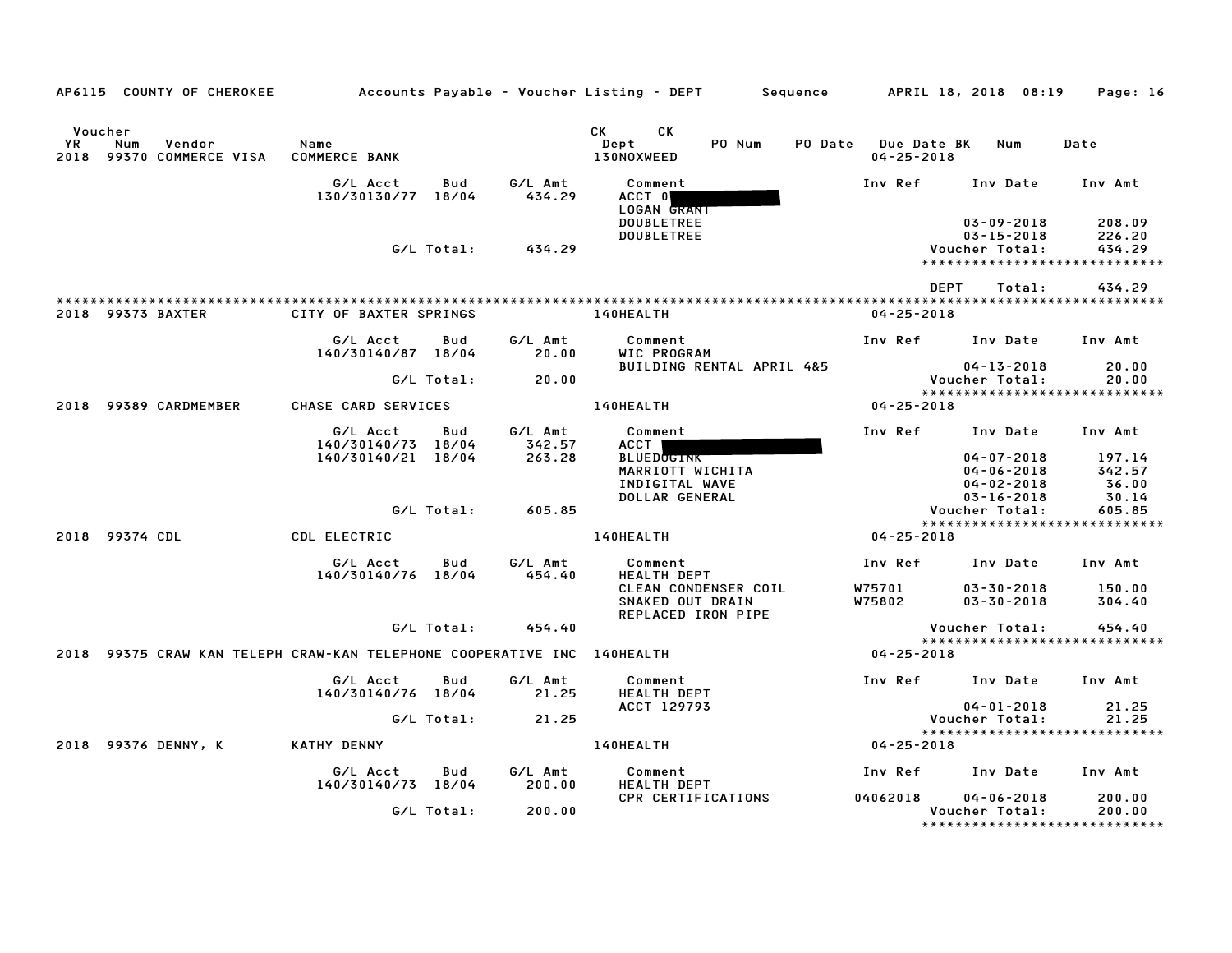|                      |     |                          |                                                                             |            |                    | AP6115 COUNTY OF CHEROKEE         Accounts Payable – Voucher Listing – DEPT     Sequence     APRIL 18, 2018 08:19 |                                             |                                    | Page: 17                                 |
|----------------------|-----|--------------------------|-----------------------------------------------------------------------------|------------|--------------------|-------------------------------------------------------------------------------------------------------------------|---------------------------------------------|------------------------------------|------------------------------------------|
| Voucher<br><b>YR</b> | Num | Vendor                   | Name<br>2018 99377 FIRST CHRISTIAN FIRST CHRISTIAN CHURCH PARSONS 140HEALTH |            |                    | PO Num<br><b>Dept</b>                                                                                             | PO Date Due Date BK Num<br>$04 - 25 - 2018$ | CK                                 | CK<br>Date                               |
|                      |     |                          | G/L Acct<br>140/30140/87 18/04                                              | Bud        | G/L Amt<br>300.00  | Comment<br>WIC PROGRAM                                                                                            | Inv Ref Inv Date                            |                                    | Inv Amt                                  |
|                      |     |                          |                                                                             |            |                    | <b>BUILDING RENTAL</b><br>$APR$ 10, 11, 17, 25                                                                    |                                             | 04-13-2018                         | 300.00                                   |
|                      |     |                          |                                                                             | G/L Total: | 300.00             |                                                                                                                   |                                             | Voucher Total:                     | 300.00<br>*****************************  |
|                      |     |                          | 2018 99378 FOUR STATE PRIN FOUR STATE PRINTING                              |            |                    | 140HEALTH                                                                                                         | 04-25-2018                                  |                                    |                                          |
|                      |     |                          | G/L Acct<br>140/30140/21 18/04                                              | Bud        | G/L Amt<br>22.89   | Comment<br>WIC PROGRAM                                                                                            | Inv Ref Inv Date Inv Amt                    |                                    |                                          |
|                      |     |                          |                                                                             | G/L Total: | 22.89              | SHIPPING TO OTHER COUNTY                                                                                          |                                             | Voucher Total:                     | 22.89<br>22.89                           |
|                      |     |                          | 2018 99386 FOUR STATE PRIN FOUR STATE PRINTING                              |            |                    | <b>140HEALTH</b>                                                                                                  | $04 - 25 - 2018$                            |                                    | *****************************            |
|                      |     |                          | G/L Acct Bud<br>140/30140/21 18/04                                          |            | G/L Amt<br>9.29    | Comment<br>HEALTH DEPT                                                                                            | Inv Ref Inv Date Inv Amt                    |                                    |                                          |
|                      |     |                          |                                                                             | G/L Total: | 9.29               | SHIPPING TO KHEL                                                                                                  |                                             | $04 - 09 - 2018$<br>Voucher Total: | 9.29<br>9.29                             |
|                      |     |                          | 2018 99393 FOUR STATE PRIN FOUR STATE PRINTING                              |            |                    | 140HEALTH                                                                                                         | $04 - 25 - 2018$                            |                                    | *****************************            |
|                      |     |                          | G/L Acct                                                                    | Bud        | G/L Amt            | Comment                                                                                                           | Inv Ref Inv Date Inv Amt                    |                                    |                                          |
|                      |     |                          | 140/30140/21 18/04                                                          |            | 9.31               | HEALTH DEPT<br>SHIPPING TO KHEL                                                                                   |                                             | $04 - 16 - 2018$                   | 9.31                                     |
|                      |     |                          |                                                                             | G/L Total: | 9.31               |                                                                                                                   |                                             | Voucher Total:                     | 9.31                                     |
|                      |     | 2018 99379 GALENA        | CITY OF GALENA                                                              |            |                    | <b>140HEALTH</b>                                                                                                  | $04 - 25 - 2018$                            |                                    | *****************************            |
|                      |     |                          | G/L Acct                                                                    | Bud        | G/L Amt            | Comment                                                                                                           | Inv Ref Inv Date Inv Amt                    |                                    |                                          |
|                      |     |                          | 140/30140/87 18/04                                                          |            | 20.00              | WIC PROGRAM<br><b>BUILDING RENTAL</b><br>APRIL 18 & 24                                                            |                                             | $04 - 13 - 2018$                   | 20.00                                    |
|                      |     |                          |                                                                             | G/L Total: | 20.00              |                                                                                                                   |                                             | Voucher Total:                     | 20.00<br>*****************************   |
|                      |     | 2018 99380 MANZER FAMILY | MANZER FAMILY MEDICINE                                                      |            |                    | <b>140HEALTH</b>                                                                                                  | $04 - 25 - 2018$                            |                                    |                                          |
|                      |     |                          | G/L Acct<br>140/30140/82 18/04                                              | Bud        | G/L Amt<br>100.00  | Comment<br>HEALTH DEPT                                                                                            | Inv Ref Inv Date Inv Amt                    |                                    |                                          |
|                      |     |                          |                                                                             | G/L Total: | 100.00             | CONTRACTED SERVICES                                                                                               |                                             | $04 - 13 - 2018$<br>Voucher Total: | 100.00<br>100.00                         |
|                      |     |                          |                                                                             |            |                    |                                                                                                                   |                                             |                                    | *****************************            |
|                      |     | 2018 99381 MASIMO        | MASIMO AMERICAS, INC                                                        |            |                    | $04 - 25 - 2018$<br><b>140HEALTH</b>                                                                              |                                             |                                    |                                          |
|                      |     |                          | G/L Acct<br>140/30140/43 18/04                                              | Bud        | G/L Amt<br>2000.00 | Comment<br>WIC PROGRAM                                                                                            | Inv Ref Inv Date Inv Amt                    |                                    |                                          |
|                      |     |                          |                                                                             | 18/04      |                    | RAINBOW DCIP TESTS<br>RAINBOW DCIP TESTS PEDIATRI                                                                 | ADULT 2138900                               | $03 - 29 - 2018$                   | 500.00<br>1500.00                        |
|                      |     |                          |                                                                             | G/L Total: | 2000.00            |                                                                                                                   |                                             | Voucher Total:                     | 2000.00<br>***************************** |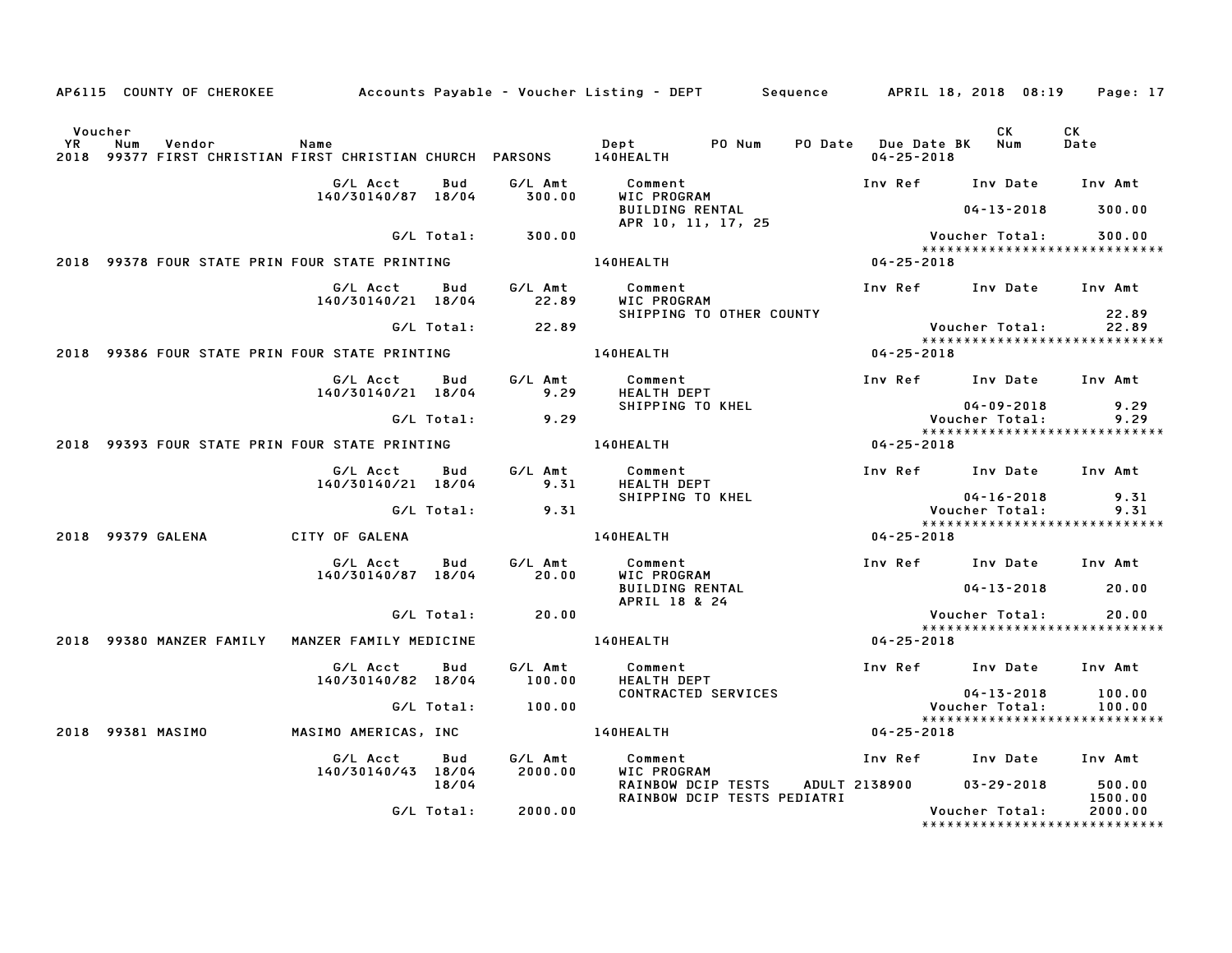|           |                                                 |                                |                   |                       | AP6115 COUNTY OF CHEROKEE Accounts Payable - Voucher Listing - DEPT Sequence APRIL 18, 2018 08:19 |                                                                |                                    | Page: 18                                           |
|-----------|-------------------------------------------------|--------------------------------|-------------------|-----------------------|---------------------------------------------------------------------------------------------------|----------------------------------------------------------------|------------------------------------|----------------------------------------------------|
| <b>YR</b> | Voucher<br>Vendor<br>Num<br>2018 99382 MCCARTYS | <b>Name</b><br>MCCARTY'S       |                   |                       | PO Num<br>Dept<br>140HEALTH                                                                       | PO Date Due Date BK Num<br>$04 - 25 - 2018$                    | CK                                 | CK<br>Date                                         |
|           |                                                 | G/L Acct<br>140/30140/21 18/04 | Bud               | 34.16                 | G/L Amt Comment<br>WIC PROGRAM                                                                    | Inv Ref Inv Date                                               |                                    | Inv Amt                                            |
|           |                                                 |                                | G/L Total:        | 34.16                 | <b>LABELS</b>                                                                                     | $01244800$ $04-09-2018$                                        | Voucher Total:                     | 34.16<br>34.16                                     |
|           | 2018 99383 OSWEGO CHURCH                        | OSWEGO CHRISTIAN CHURCH        |                   |                       | <b>140HEALTH</b>                                                                                  | $04 - 25 - 2018$                                               |                                    | *****************************                      |
|           |                                                 | G/L Acct<br>140/30140/87 18/04 | Bud               | G/L Amt<br>100.00     | Comment<br>WIC PROGRAM                                                                            | Inv Ref Inv Date Inv Amt                                       |                                    |                                                    |
|           |                                                 |                                |                   | $G/L$ Total: $100.00$ | BUILDING RENTAL APRIL 12                                                                          | 04-13-2018<br>:Voucher Total                                   | 04-13-2018                         | 100.00<br>100.00<br>*****************************  |
|           | 2018 99384 QUALITY PEST                         | QUALITY PEST CONTROL INC       |                   |                       | <b>140HEALTH</b>                                                                                  | $04 - 25 - 2018$                                               |                                    |                                                    |
|           |                                                 | G/L Acct<br>140/30140/76 18/04 | Bud               | G/L Amt<br>50.00      | Comment<br><b>HEALTH DEPT</b>                                                                     | Inv Ref Inv Date Inv Amt                                       |                                    |                                                    |
|           |                                                 |                                | G/L Total:        | 50.00                 | MONTHLY SPRAY                                                                                     |                                                                | 04-12-2018<br>Voucher Total:       | 50.00<br>50.00                                     |
|           | 2018 99385 QUILL                                | QUILL CORPORATION              |                   |                       | <b>140HEALTH</b>                                                                                  | $04 - 25 - 2018$                                               |                                    | ******************************                     |
|           |                                                 | G/L Acct                       | Bud               |                       | G/L Amt Comment                                                                                   | Inv Ref Inv Date Inv Amt                                       |                                    |                                                    |
|           |                                                 | 140/30140/21 18/04             |                   | 21.77                 | <b>HEALTH DEPT</b>                                                                                |                                                                |                                    |                                                    |
|           |                                                 |                                | G/L Total:        | 21.77                 | MOP HEADS                                                                                         | 5957333                                                        | $03 - 29 - 2018$<br>Voucher Total: | 21.77<br>21.77                                     |
|           | 2018 99387 STRONGHOLD                           | STRONGHOLD DATA                |                   |                       | 140HEALTH                                                                                         | $04 - 25 - 2018$                                               |                                    |                                                    |
|           |                                                 | G/L Acct<br>140/30140/21 18/04 | Bud               | 100.00                | G/L Amt Comment<br><b>HEALTH DEPT</b>                                                             | Inv Ref Inv Date Inv Amt                                       |                                    |                                                    |
|           |                                                 |                                | G/L Total:        | 100.00                | AGREEMENT BACKUP STANDARD                                                                         | 25997 2599                                                     | $04 - 02 - 2018$<br>Voucher Total: | 100.00<br>100.00<br>****************************** |
|           |                                                 |                                |                   |                       |                                                                                                   | DEPT                                                           | Total:                             | 4068.92                                            |
|           | 2018 99353 AT&T 5001                            | AT&T                           |                   |                       | 224911                                                                                            | $04 - 25 - 2018$                                               |                                    |                                                    |
|           |                                                 | G/L Acct<br>224/31224/01       | Bud               | 923.76                | G/L Amt Comment<br>ACCT 316 140 9942 098 7<br>316 140 2371 911 6                                  | Inv Ref Inv Date<br>04-01-2018<br>04-01-2018<br>Voucher Total: |                                    | Inv Amt<br>724.63<br>199.13                        |
|           |                                                 |                                |                   | G/L Total: 923.76     |                                                                                                   |                                                                |                                    | 923.76<br>*****************************            |
|           | 2018 99403 CENTURYLINK2124 CENTURYLINK          |                                |                   |                       | 224911                                                                                            | $04 - 25 - 2018$                                               |                                    |                                                    |
|           |                                                 | G/L Acct<br>224/31224/01       | Bud<br>G/L Total: | 1131.24<br>1131.24    | G/L Amt Comment<br>SUPPORT SERVICES                                                               | Inv Ref      Inv Date<br>1581093                               | $04 - 09 - 2018$<br>Voucher Total: | Inv Amt<br>1131.24<br>1131.24                      |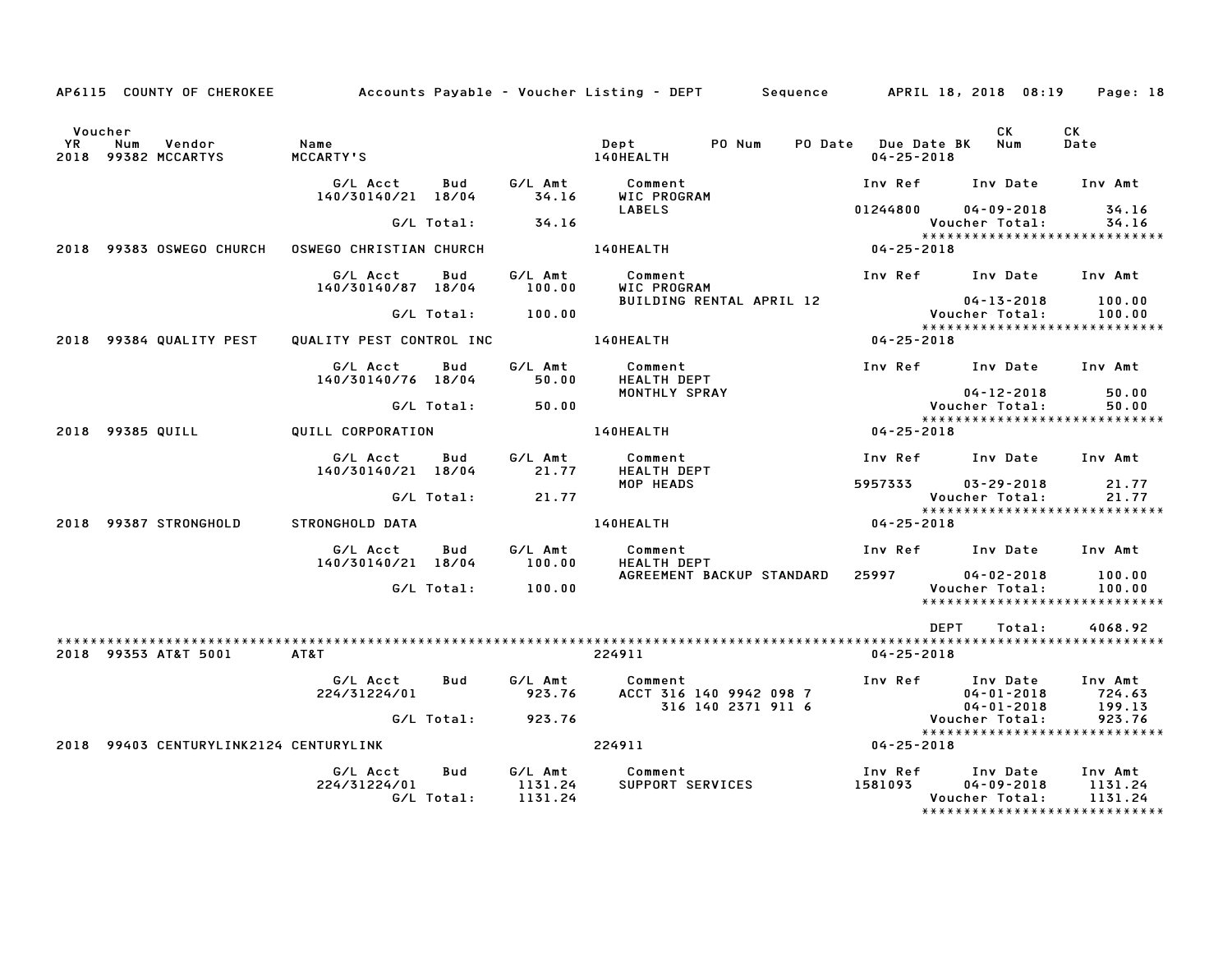|           |                | AP6115 COUNTY OF CHEROKEE                                                          |                                                                      |                   |                               | Accounts Payable – Voucher Listing – DEPT         Sequence         APRIL 18, 2018 08:19                                                                                                                                                     |                                             |                                                                                                                                                              | Page: 19                                                            |
|-----------|----------------|------------------------------------------------------------------------------------|----------------------------------------------------------------------|-------------------|-------------------------------|---------------------------------------------------------------------------------------------------------------------------------------------------------------------------------------------------------------------------------------------|---------------------------------------------|--------------------------------------------------------------------------------------------------------------------------------------------------------------|---------------------------------------------------------------------|
|           | Voucher        |                                                                                    |                                                                      |                   |                               | <b>CK</b><br>CK the control of the control of the control of the control of the control of the control of the control of the control of the control of the control of the control of the control of the control of the control of the contr |                                             |                                                                                                                                                              |                                                                     |
| <b>YR</b> | Num            | Vendor<br><b>Subset of Service State</b><br>2018 99354 CENTURYLINK4305 CENTURYLINK |                                                                      |                   |                               | Dept<br>PO Num<br>224911                                                                                                                                                                                                                    | PO Date Due Date BK Num<br>$04 - 25 - 2018$ |                                                                                                                                                              | Date                                                                |
|           |                |                                                                                    | G/L Acct<br>224/31224/01                                             | Bud<br>G/L Total: | 325.00<br>325.00              | G/L Amt Comment<br><b>CUSTOMER 2C257200</b>                                                                                                                                                                                                 | Inv Ref                                     | Inv Date<br>S040201509 04-02-2018<br>Voucher Total:<br>******************************                                                                        | Inv Amt<br>325.00<br>325.00                                         |
|           |                | 2018 99355 COL TEL                                                                 | COLUMBUS TELEPHONE COMPANY                                           |                   |                               | 224911                                                                                                                                                                                                                                      | 04-25-2018                                  |                                                                                                                                                              |                                                                     |
|           |                |                                                                                    | G/L Acct<br>224/31224/01                                             | Bud               | G/L Amt<br>1408.09            | Comment<br>ACCT 166<br>173                                                                                                                                                                                                                  |                                             | Inv Ref Inv Date Inv Amt<br>04-01-2018<br>04-01-2018                                                                                                         | 901.37<br>506.72                                                    |
|           |                |                                                                                    |                                                                      |                   | G/L Total: 1408.09            |                                                                                                                                                                                                                                             |                                             | Voucher Total:                                                                                                                                               | 1408.09                                                             |
|           |                |                                                                                    | 2018 99356 CRAW KAN TELEPH CRAW-KAN TELEPHONE COOPERATIVE INC 224911 |                   |                               |                                                                                                                                                                                                                                             | $04 - 25 - 2018$                            | *****************************                                                                                                                                |                                                                     |
|           |                |                                                                                    | G/L Acct<br>224/31224/01                                             | Bud               | G/L Amt<br>148.00             | Comment<br>ACCESS SERVICE<br>1818SZ10901.022                                                                                                                                                                                                |                                             | Inv Ref Inv Date<br>$04 - 01 - 2018$                                                                                                                         | Inv Amt<br>148.00                                                   |
|           |                |                                                                                    |                                                                      | G/L Total:        | 148.00                        |                                                                                                                                                                                                                                             |                                             | Voucher Total:                                                                                                                                               | 148.00                                                              |
|           | 2018 99357 NEW |                                                                                    | NEW AVENUE INDUSTRIES INC 224911                                     |                   |                               |                                                                                                                                                                                                                                             | 04-25-2018                                  | *****************************                                                                                                                                |                                                                     |
|           |                |                                                                                    | G/L Acct<br>224/31224/01                                             | Bud<br>G/L Total: | G/L Amt<br>55.98<br>55.98     | Comment<br>BRACKET ADAPTOR                                                                                                                                                                                                                  |                                             | Inv Ref      Inv Date<br>1301187674 04-02-2018<br>Voucher Total:                                                                                             | Inv Amt<br>55.98<br>55.98                                           |
|           |                | 2018 99358 STRONGHOLD                                                              | STRONGHOLD DATA                                                      |                   |                               | 224911                                                                                                                                                                                                                                      | 04-25-2018                                  | *****************************                                                                                                                                |                                                                     |
|           |                |                                                                                    |                                                                      |                   |                               |                                                                                                                                                                                                                                             |                                             |                                                                                                                                                              |                                                                     |
|           |                |                                                                                    | G/L Acct<br>224/31224/01                                             | Bud               | G/L Amt<br>2269.17            | Comment<br>OPTIPLEX 5050 MICRO FORM<br>ADAPTER CONVERTER                                                                                                                                                                                    | 26052                                       | Inv Ref Inv Date Inv Amt<br>04-04-2018                                                                                                                       | 2269.17                                                             |
|           |                |                                                                                    |                                                                      | G/L Total:        | 2269.17                       |                                                                                                                                                                                                                                             |                                             | Voucher Total:<br>*****************************                                                                                                              | 2269.17                                                             |
|           | 2018 99404 UR  |                                                                                    |                                                                      |                   |                               |                                                                                                                                                                                                                                             |                                             |                                                                                                                                                              |                                                                     |
|           |                |                                                                                    | UR SOLUTIONS                                                         |                   |                               | 224911                                                                                                                                                                                                                                      | 04-25-2018                                  |                                                                                                                                                              |                                                                     |
|           |                |                                                                                    | G/L Acct<br>224/31224/01                                             | Bud<br>G/L Total: | G/L Amt<br>1875.00<br>1875.00 | Comment<br><b>COMMENT</b><br>ONSITE SUPPORT                                                                                                                                                                                                 | 20180402                                    | Inv Ref      Inv Date<br>$04 - 16 - 2018$<br>Voucher Total:<br>*****************************                                                                 | Inv Amt<br>1875.00<br>1875.00                                       |
|           |                |                                                                                    |                                                                      |                   |                               |                                                                                                                                                                                                                                             | DEPT                                        | Total:                                                                                                                                                       | 8136.24                                                             |
|           |                | 2018 99409 COMMERCE VISA                                                           | <b>COMMERCE BANK</b>                                                 |                   |                               | <b>230APP</b>                                                                                                                                                                                                                               | $04 - 25 - 2018$                            |                                                                                                                                                              |                                                                     |
|           |                |                                                                                    | G/L Acct<br>230/30230/77 18/04<br>230/30230/23 18/04                 | Bud               | G/L Amt<br>249.45<br>84.61    | Comment<br>ACCT I<br>230/30230/30 18/04 20.05 ASHLEY KNIGHT<br>CHICK FIL A                                                                                                                                                                  | Inv Ref                                     | Inv Date<br>$03 - 26 - 2018$                                                                                                                                 | Inv Amt<br>11.70                                                    |
|           |                |                                                                                    |                                                                      |                   |                               | DELANO BARBEQUE<br>MARGARITAS CANTINA<br>SAMS CLUB<br><b>STARBUCKS</b><br>LEGENDS RESTAURANT<br><b>TJS BURGER HOUSE</b><br><b>STARBUCKS</b><br>DOUBLETREE                                                                                   |                                             | $03 - 27 - 2018$<br>$03 - 28 - 2018$<br>$03 - 28 - 2018$<br>$03 - 28 - 2018$<br>$03 - 28 - 2018$<br>$03 - 29 - 2018$<br>$03 - 29 - 2018$<br>$03 - 30 - 2018$ | 11.01<br>10.00<br>20.05<br>8.28<br>17.90<br>16.37<br>9.35<br>249.45 |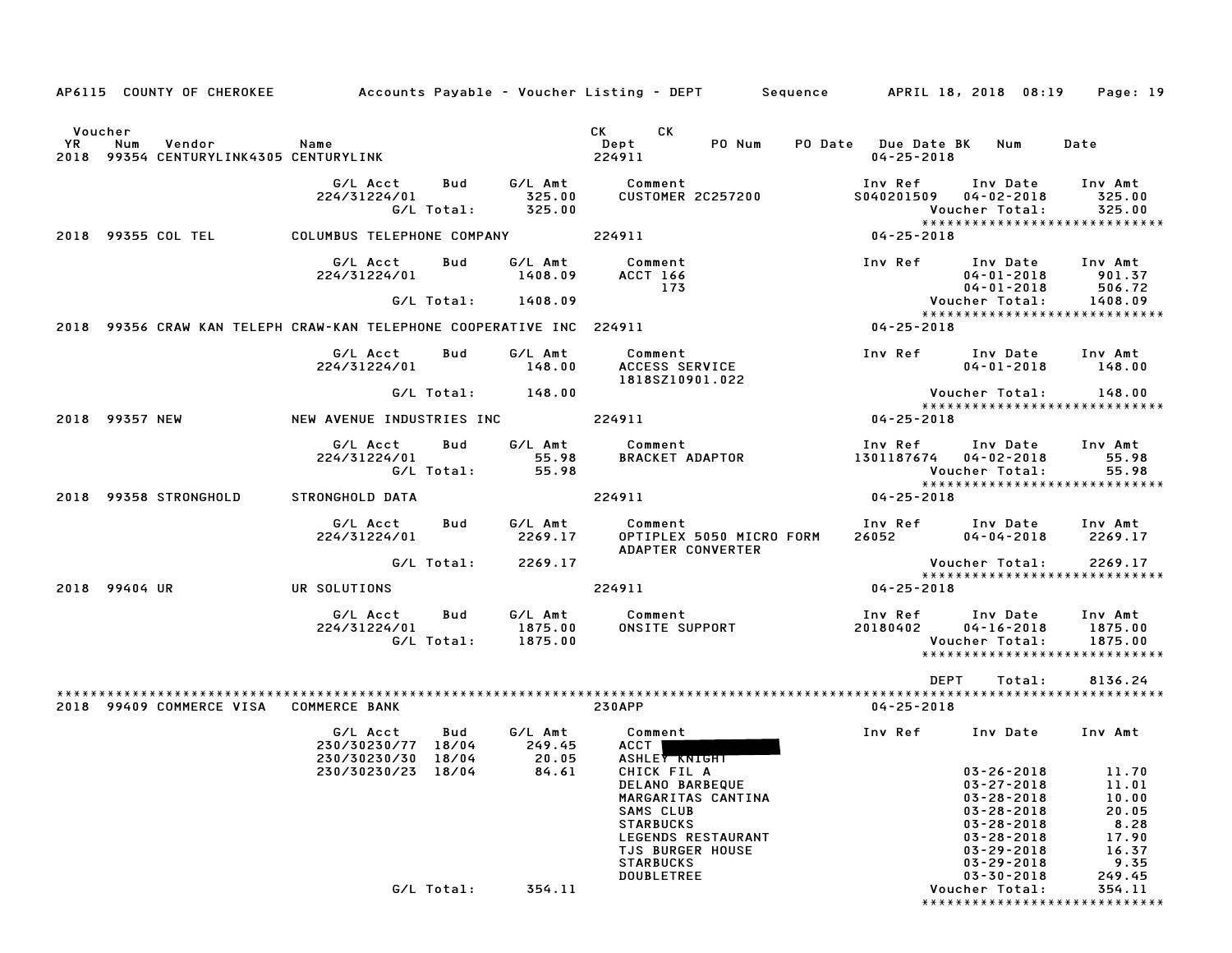| AP6115 COUNTY OF CHEROKEE                                      |                                          |                            |                               | Accounts Payable – Voucher Listing – DEPT                            |                                                   | Sequence |                                                        | APRIL 18, 2018 08:19                                               | Page: 20                                                             |
|----------------------------------------------------------------|------------------------------------------|----------------------------|-------------------------------|----------------------------------------------------------------------|---------------------------------------------------|----------|--------------------------------------------------------|--------------------------------------------------------------------|----------------------------------------------------------------------|
| Voucher<br>YR.<br>Num<br>Vendor<br>99410 COMMERCE VISA<br>2018 | Name<br><b>COMMERCE BANK</b>             |                            |                               | CK<br><b>CK</b><br>Dept<br><b>230APP</b>                             | PO Num                                            | PO Date  | Due Date BK<br>$04 - 25 - 2018$                        | Num                                                                | Date                                                                 |
|                                                                | G/L Acct<br>230/30230/77<br>230/30230/21 | Bud<br>18/04<br>18/04      | G/L Amt<br>82.75<br>13.07     | Comment<br><b>ACCT</b><br>MARK HIXON<br>AMAZON.COM<br>DOLLAR GENERAL |                                                   |          | Inv Ref                                                | Inv Date<br>$03 - 13 - 2018$<br>$03 - 23 - 2018$                   | Inv Amt<br>6.53<br>6.54                                              |
|                                                                |                                          | G/L Total:                 | 95.82                         | 316 HOTEL<br>316 HOTEL CREDIT                                        |                                                   |          |                                                        | $03 - 27 - 2018$<br>$03 - 27 - 2018$<br>Voucher Total:             | 248.25<br>165.50CR<br>95.82<br>*****************************         |
| 2018 99364 MERITAIN                                            | MERITAIN HEALTH                          |                            |                               | 260BENEFITS                                                          |                                                   |          | <b>DEPT</b><br>: * * * * * * * * *<br>$04 - 25 - 2018$ | Total:<br>* * * * * * *                                            | 449.93<br>* * * * * * * * * * * * * * * * * *                        |
|                                                                | G/L Acct<br>260/30260/15                 | Bud<br>18/04               | G/L Amt<br>52602.33           | Comment<br>GROUP 02438<br>CHEROKEE COUNTY<br>MAY 2018                |                                                   |          | Inv Ref                                                | Inv Date<br>$04 - 13 - 2018$                                       | Inv Amt<br>52602.33                                                  |
|                                                                |                                          | G/L Total:                 | 52602.33                      |                                                                      |                                                   |          |                                                        | Voucher Total:                                                     | 52602.33<br>*****************************                            |
| 2018 99359 KS GAS                                              | KANSAS GAS SERVICE                       |                            |                               | 300ELDERLY                                                           |                                                   |          | <b>DEPT</b><br>$04 - 25 - 2018$                        | Total:                                                             | 52602.33                                                             |
|                                                                | G/L Acct<br>300/30300/72 18/04           | Bud<br>18/04<br>G/L Total: | G/L Amt<br>116.13<br>116.13   | Comment                                                              | ACCT 510724504 2014982 18<br>510020083 1175382 00 |          | Inv Ref                                                | Inv Date<br>$04 - 09 - 2018$<br>$04 - 11 - 2018$<br>Voucher Total: | Inv Amt<br>61.24<br>54.89<br>116.13<br>***************************** |
| 2018 99326 CASEYS                                              | CASEY'S GENERAL STORES INC               |                            |                               | ***********************<br>330SEWER                                  |                                                   |          | <b>DEPT</b><br>$04 - 25 - 2018$                        | Total:                                                             | 116.13                                                               |
|                                                                | G/L Acct<br>330/30330/89 18/04           | Bud<br>G/L Total:          | G/L Amt<br>83.61<br>83.61     | Comment<br><b>FUEL</b>                                               |                                                   |          | Inv Ref<br>20802                                       | Inv Date<br>$04 - 02 - 2018$<br>Voucher Total:                     | Inv Amt<br>83.61<br>83.61<br>*****************************           |
| 99328 YOUNGBLOOD J<br>2018                                     | JASON YOUNGBLOOD                         |                            |                               | 330SEWER                                                             |                                                   |          | $04 - 25 - 2018$                                       |                                                                    |                                                                      |
|                                                                | G/L Acct<br>330/30330/89 18/04           | Bud<br>G/L Total:          | G/L Amt<br>1346.15<br>1346.15 | Comment<br>CONTRACT LABOR                                            |                                                   |          | Inv Ref                                                | Inv Date<br>$04 - 25 - 2018$<br>Voucher Total:                     | Inv Amt<br>1346.15<br>1346.15                                        |
|                                                                |                                          |                            |                               |                                                                      |                                                   |          | <b>DEPT</b>                                            | Total:                                                             | 1429.76                                                              |